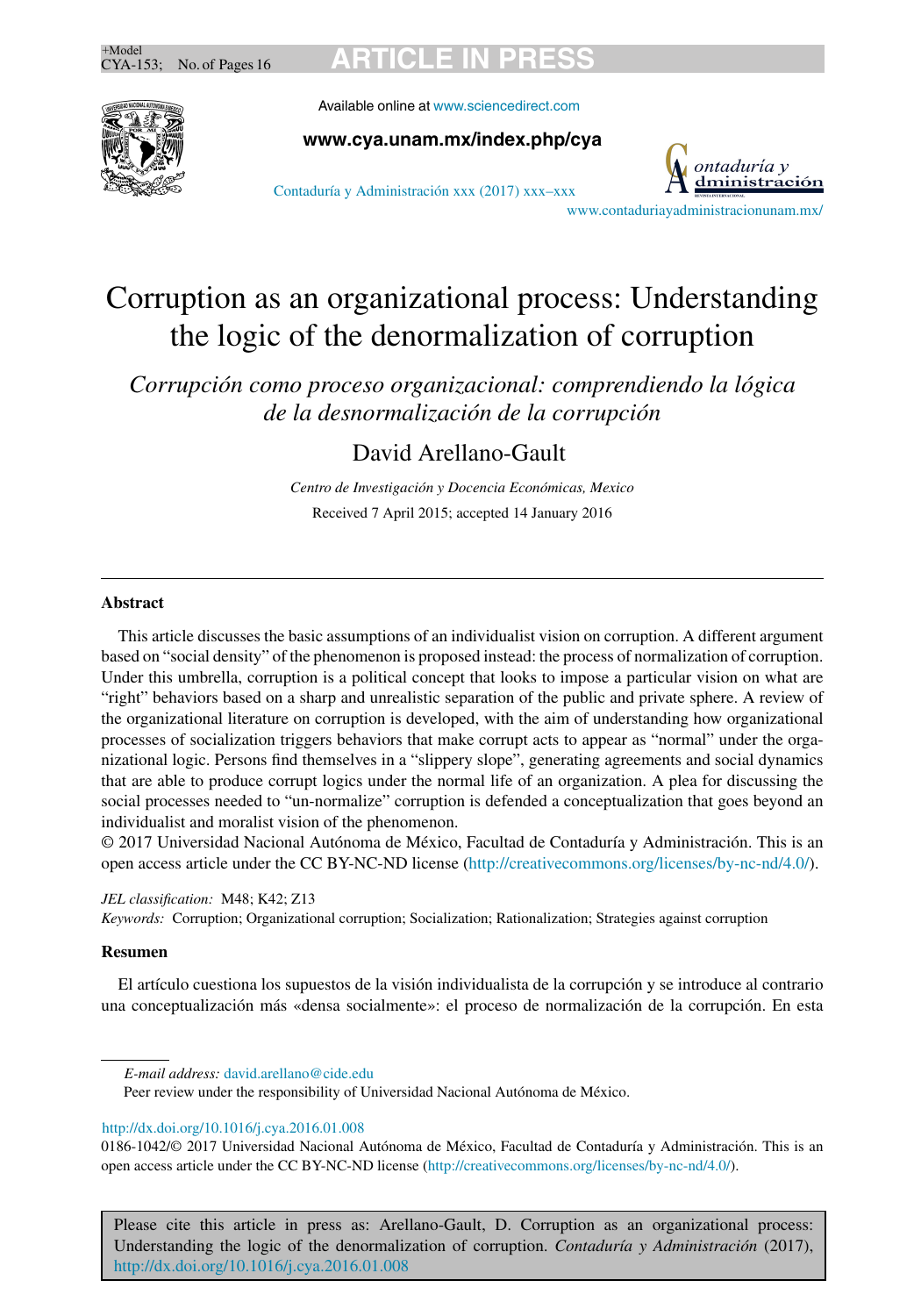2 *D. Arellano-Gault / Contaduría y Administración xxx (2017) xxx–xxx*

última lógica, se advierte que una definición de corrupción es siempre una definición política e ideológica que intenta imponer una visión determinada de comportamientos «adecuados» de acuerdo a una separación pretendidamente tajante y clara entre las esferas de lo público y lo privado. Se realiza una revisión de parte de la literatura sobre corrupción organizacional, con el fin de comprender cómo las rutinas, procesos y estructuras de socialización propias de la arena organizacional pueden llevar justamente a las personas a «caer en resbaladilla» hacia una dinámica de corrupción. A normalizarla en otras palabras. Se concluye con un llamado a discutir los procesos de desnormalización de la corrupción, como estrategia sustantiva más allá de la visión individualista o moralista del fenómeno.

© 2017 Universidad Nacional Autónoma de México, Facultad de Contaduría y Administración. Este es un artículo Open Access bajo la licencia CC BY-NC-ND [\(http://creativecommons.org/licenses/by-nc-nd/4.0/\)](http://creativecommons.org/licenses/by-nc-nd/4.0/).

#### *Códigos JEL:* M48; K42; Z13

*Palabras clave:* Corrupción; Corrupción organizacional; Socialización; Racionalización; Estrategias contra la corrupción

### **Introduction**

It is common, in the literature on corruption (e.g., [Nye,](#page-15-0) [1967;](#page-15-0) [Rose-Ackerman,](#page-15-0) [1978\)](#page-15-0) to define it as an act of an individual, an inappropriate or deviated act according to certain parameters or social values that are relatively accepted in a society or group. This definition even opens the possibility to understand that, beyond the inappropriateness of the behavior of the person, it could be considered, under certain circumstances, as a rational or calculated behavior. In other words, corruption, from this analytical angle, is the decision made by an individual during a transaction with another individual or group of individuals, (unduly) taking advantage of from a specific *position* in this relation or transaction. This individualistic vision is sustained on a starting point: that the individual knows or understands in a broad manner, the situation in which she is and has calculated that behaving corruptly is convenient or beneficial to her. This way, a very particular interaction model is formed between actors that consciously calculate and act, measuring the consequences with a certain logic and intention. In this way, when placing emphasis in calculating individuals that act substantively thanks to this calculation ability (i.e., based on a conscious behavior), corruption is seen as a decision made by individuals under a certain and particular value context. In thislogic of conscious and calculating individuals we can inferseveral things: first, that corruption is inevitable in social relations, as it is funded in the calculations of rational actors. Second, fighting it is basically a matter of affecting the balance between cost and benefit that the individuals are able to calculate.

The main issue to be considered in this article is that this individualistic vision is incredibly limited, first, to understand the phenomenon in its entirety and therefore, as a second point, to propose long-term solutions. The main objective of this document is to demonstrate, through a review of the literature on organizational corruption, that corruption is not a phenomenon where individuals enter discreet relations, but rather a dense social phenomenon. It is a social relation, in other words. And this social logic is both true for corruption in the private sector as it is in the public one, thus this article does not make a particular distinction between them. In other words, we speak of corruption in organizations of any type. From the review of this organizational literature of corruption we seek to fairly identify how corruption may be normalized as a social process with stages and socialization processes and rationalization.

The way in which the argument is developed is by analyzing how the studies of organizational corruption place significant emphasis in the group and social space where the decision is made and where the behavior generates. In this manner, we arrive to very different diagnoses and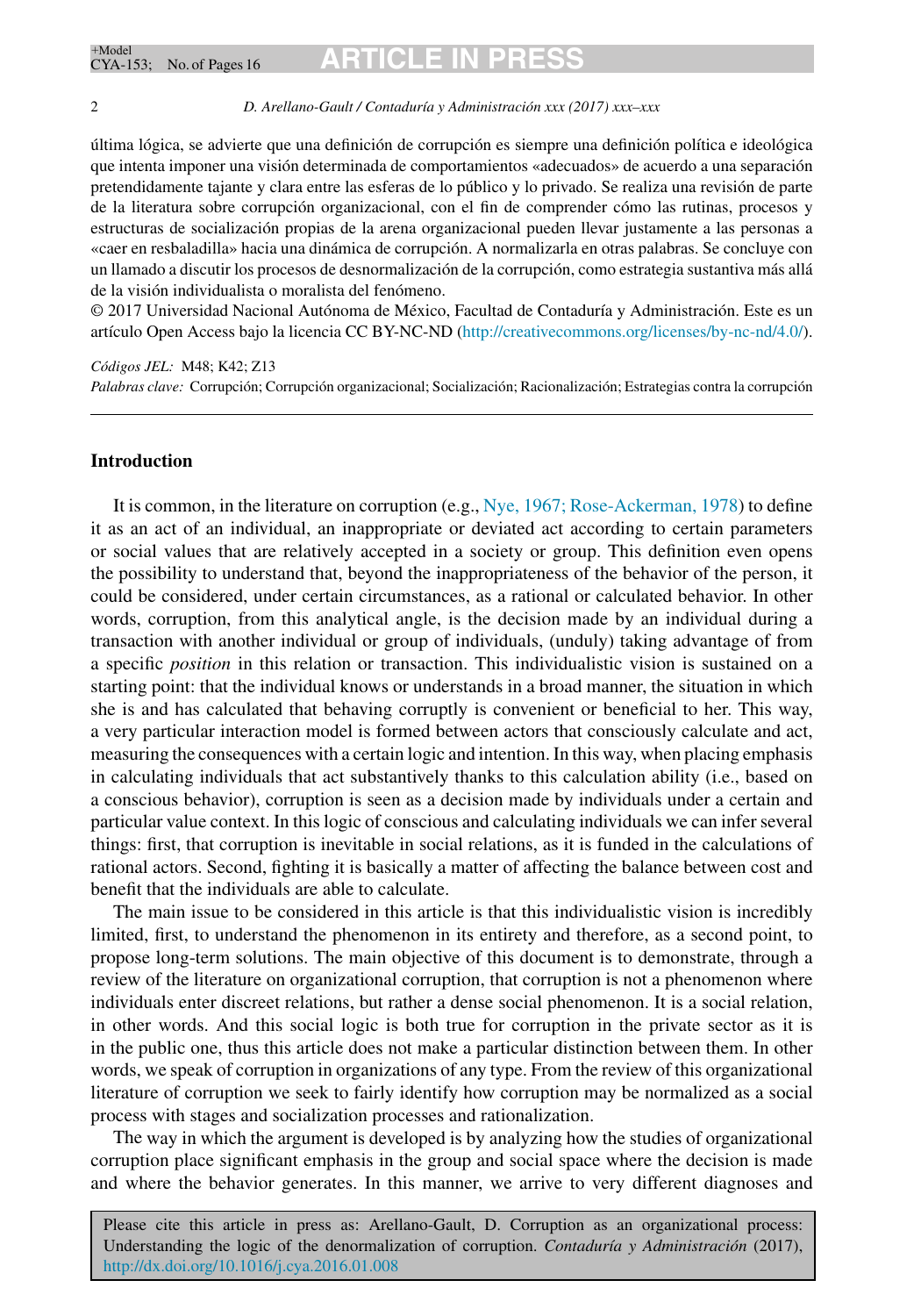#### *D. Arellano-Gault / Contaduría y Administración xxx (2017) xxx–xxx* 3

conclusions, which a lot of the time are counterintuitive with regard to the individualistic vision. The point of departure is therefore that corruption is generated and thrives in the world of social relations, where the individuals, their agency, their behavior, are closely linked and affected by the interactions and context where they play and build their own image, their own will ([de](#page-14-0) [Graff,](#page-14-0) [2007\).](#page-14-0) The behavior is a product that is rational, emotional and relational [\(Chugh,](#page-14-0) [Bazerman,](#page-14-0) [&](#page-14-0) [Banaji,](#page-14-0) [2005,](#page-14-0) p. 79), where the interactions and rules and structures within which the people behave do matter. In this article, we will follow the perspective of Chibnall and Saunders where corruption is seen as a "negotiated classification of a behavior before an inherent quality on the behavior itself" (1977, p. 139). In other words, the concept of corruption is a very particular social construct of a society that, in its imaginary standards, has tried to separate the private from the public in the clearest and strictest way possible. Only this way is it feasible to find definitions that establish that corruption is, for example, the abuse of an organizational position to illegitimately gain benefits ([Ananad](#page-14-0) et [al.,](#page-14-0) [2004,](#page-14-0) p. 40). This classic definition implicitly speaks of a clear differentiation of the private benefit over the collective or group benefit; it is a permanent essence of the different contemporary definitions of corruption.<sup>1</sup>

To discuss the huge social and normative burden that the classic definitions of corruption have, the following is important. Stating that corruption is a wrongful act, requires to define the following: for whom is it wrongful? In what context A vision based on the idea of "wrongful" implies that there is an external, clear, legit parameter that surrounds an individual and a group, which clearly marks with relative clarity what makes a behavior correct or corrupt. Even if this does sound reasonable and easy to understand, it is not really so in practice. For example, if the definition is so clear on what is wrongful then it should be clear on the contrary as well: how can you define a no-corruption state? ([Philp,](#page-15-0) [1997\).](#page-15-0) To answer such question is no easy task, therefore, we've tried to form definitions that are not of the corruption phenomenon as it is, but of some of its characteristics. People have attempted to generate clear distinctions on what acts of legitimate benefit means, for example (using political strategies to rise to higher levels in the organization in order to earn more money and prestige is legitimate, but helping a relative into the organization is not). A person can suspect being in a conflict of interest; for example, if they had a friend for several years and now, in a new position, it could negatively affect their judgment. Socially speaking, conceptual negotiation would imply that the person evaluatesthese possibilities in at least three complex steps: first, if the friendship has the power to influence, second, if said influence could clearly be illegitimate or only improper (to the eyes of certain actors), and third, define what the consequences of such influence could be. Each step implies a profound reflection and understanding of the context of the situation on behalf of the actor. This makes it possible to propose that all definitions of corruption are, in essence, fighting to negotiate a classification of behaviors, suspecting that that classification explains the nature of the phenomenon.

In the same manner, a corrupt group or organizational context could be implemented before the arrival of a certain person to the organization. The corrupt social relation could be installed so it has become normalized ([Bratsis,](#page-14-0) [2003,](#page-14-0) p. 17), it could even be an instituted rule for the integration of the group. In the case of organizations therefore, a corrupt act may be seen as corruption by an

<sup>&</sup>lt;sup>1</sup> [Andersson](#page-14-0) [and](#page-14-0) [Heywood](#page-14-0) [\(2009,](#page-14-0) [p.](#page-14-0) [749\)](#page-14-0) state that the attempt to create a global definition of corruption will have to face, no matter what, the variability of the situations and types of corruption: depending on whether we are talking about the public or the private sector, of an administrative or political process; of the actors involved, be they public or private servants, businessmen, citizens; of the gravity and the scope of the acts (sporadic, systemic, severe or mere violations). We would add to these variations, those that are caused by the organizational dynamics that we study in this document.

Please cite this article in press as: Arellano-Gault, D. Corruption as an organizational process: Understanding the logic of the denormalization of corruption. *Contaduría y Administración* (2017), [http://dx.doi.org/10.1016/j.cya.2016.01.008](dx.doi.org/10.1016/j.cya.2016.01.008)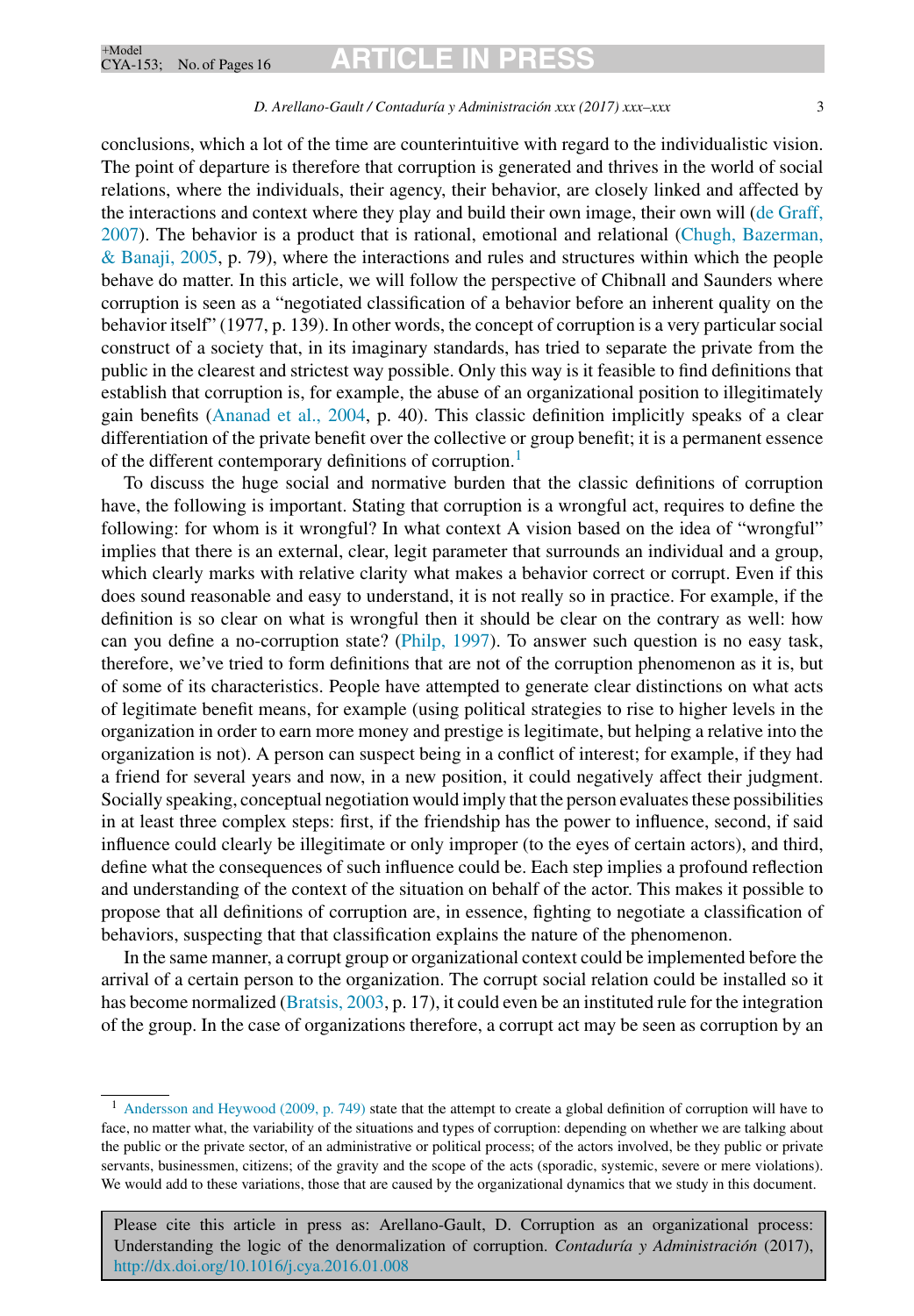external group under certain parameters, but those within may think the same act as a normal or non-corrupt act.

The person is *embedded* in social spaces such as the organizations, and in this sense, the group logic imposes a series of possibilities and conditions on the way people handle and present themselves in such social spaces. There is, for instance, important literature on the anthropologic, cultural and discursive logic of corruption ([Andersson](#page-14-0) [&](#page-14-0) [Heywood,](#page-14-0) [2009;](#page-14-0) [Graaf,](#page-14-0) [Wagenaar](#page-14-0) [and](#page-14-0) [Hoenderboom,](#page-14-0) [2010,](#page-14-0) p. 99; [Haller](#page-15-0) [and](#page-15-0) [Shore,](#page-15-0) [2005;](#page-15-0) [Sissaner,](#page-15-0) [2001\).](#page-15-0) The secrecy in an organization, for instance, has to do with the conventions that regulate certain groups, who knows what, what information they possess and why [\(Costas](#page-14-0) [and](#page-14-0) [Grey,](#page-14-0) [2014,](#page-14-0) p. 10). The rules and the norms, formal and informal, of the group or groups, establish this "normality" of relations that could only be seen as "strange" under the light of an external code of reference that establishes that this secrecy could be a source of corruption. The social density of the corruption brings to the front the analysis of arguments, even counterintuitive ones, such as those that state that the people accused of corruption could argue that they did not know that what they were doing was wrong.

This article has a specific method: perform a review of the organizational literature on corruption which is little-known in the field of debate on this topic. This method has the advantage of introducing a series of concepts and discussions that have been debated very little in the dominant debate spaces on corruption, more prone to normative and instrumental debates. This chosen method has, however, some disadvantages: the main one being the lack of specific empirical studies. We have developed some of these studies in other places ([Arellano,](#page-14-0) [2012\).](#page-14-0) However, we hope that this article boosts the interest in making more empirical studies, especially for the case of corruption in Mexico and Latin America.

That said, from the review of the literature on organizational corruption, the article establishes that it is necessary, if we want to fight corruption in an organization or group of organizations, to relativize the strategies that see it as a problem of individuals calculating costs and benefits. Seen as a dense social phenomenon, a product of social relations, corruption is a point of arrival and not of departure. For an actor with this logic, to classify and understand a specific act, and to be able to differentiate it as an honest or dishonest act implies that the person would have to compare it against the agreements and practices established, as a group, as normal in their daily practice. *Denormalizing* corruption seems to be the center of a strategy that completely understands this collective construction of the phenomenon and of the acts that comprise it.

The article comprises five sections including this introduction. In Section 2 we discuss the organization as a social process that forms behaviors in a web of rules, senses and norms that generate the organizational "normality". This normality built in the space where, in the search to make sense of people's behavior, the organizations create social interaction processes that attempt to socialize people in their dynamics, including those that could be considered as corrupt (Section 3). Sure enough, it may seem counterintuitive but the socialization process also works for events such as corruption, where people rationalize their acts by giving them a sense within an organizational scheme. This rationalization allows people to reduce their cognitive dissonance, meaning, the sense of angst before the probability of doing a wrongful act (through certain internal or external patternsto the organization). In the fourth section we explain how these rationalization and socialization processes can therefore constitute a stable dynamic in time, one that builds a certain plot of relations that reinforce each other, establishing a species of "slide" where more and more people, more frequently fall or are trapped in corrupt networks. They are not rationalized and become a part of the organizational scheme as normal behavior, but they also become generalized. And in that moment it is possible to speak of an organization that has turned corruption into a normal and justified act (it has normalized acts that seen in other contexts or by other actors can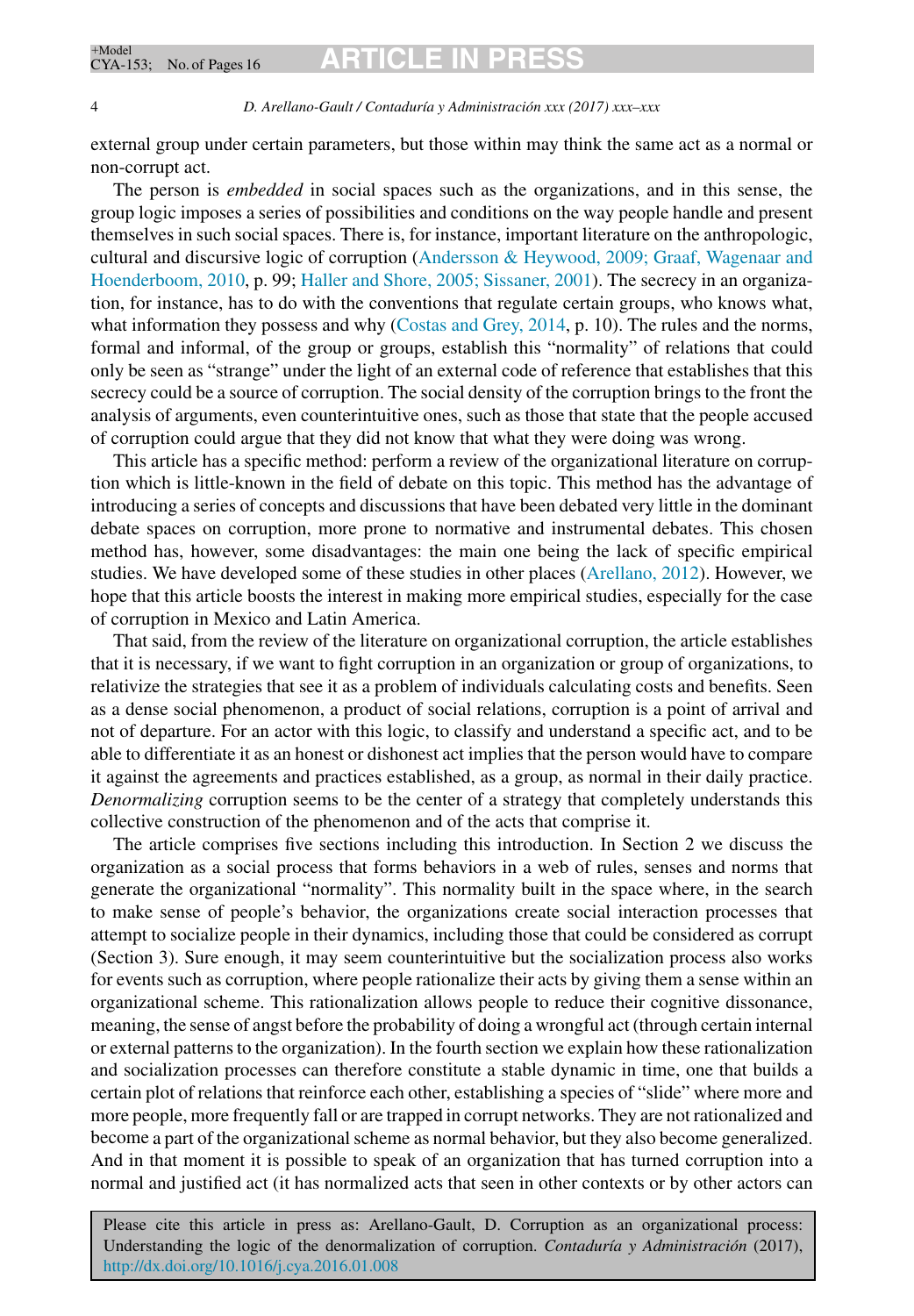be classified as corrupt acts). In the last section we present some conclusions regarding the impact that the argument of corruption normalization can have on the strategies to fight this phenomenon that is a focus of attention and concern among society.

### **Organizations with corrupt individuals or corrupt organizations?**

The reasons why an individual carries out dishonest actions are several and diverse. Corruption is in fact a social phenomenon: an individual chooses to be corrupt or carries out a dishonest action (we will see that there is a difference between the two) always in a context where their psychological relations, experiences, values and the social interactions that they live and constantly suffer, become a part of the equation [\(Rest,](#page-15-0) [1986\).](#page-15-0)

[Berger](#page-14-0) [and](#page-14-0) [Luckmann](#page-14-0) [\(1978\)](#page-14-0) are very clear regarding how every human interaction starts, becomes and is defined within a social logic: interactions create bonds between people. Bonds that can last a second or decades. Bonds that are capable of eventually creating groups and subgroups that share objectives or beliefs. These bonds can also be seen as socialization dynamics, meaning, self-organization dynamics [\(Goffman,](#page-15-0) [1983\):](#page-15-0) once bonds have been created, they tend to become more stable and are able to reproduce to other people asthey communicate and share, e.g., through routines. In this context, socialization implies the creation and re-creation of perceptions and eventually behaviors that the individuals induce, understand and generate in order to take the relationship between them to a (or several) different context, according to the perspective of each agent involved.

The socialization process, being situational and contingent at the core (depending on the specific persons and situations in which they are) comprises stabilizing elements, but that are ultimately changing and modifiable. Due to this, socialization mechanisms may be contradictory, obscure, and counterintuitive. Agency and structure ([Giddens,](#page-15-0) [1984,](#page-15-0) p. 5) are merely interpreted, thus there is no guarantee that the socialization processes are able to escape the interaction dynamics. In other words, socialization processes can generate several different reactions from the different agents and they can also create unexpected effects that could be counterintuitive for the actors involved. This is what usually happens in those organizations that fall for the logic of corruption: they have socialized practices and behaviors that induce people to corruption, a lot of the time as an unexpected and undesired consequence.

Following this line of thought, we can understand how in a specific organizational framework, the definition of what a dishonest behavior is, is linked to a classification and structure within what is organizationally defined: a behavior is classified *by some and in certain circumstances* as such because it violates certain organizational (or group) standards that are generally accepted (all of this does not necessarily mean that this agreement is unanimous or that it is the same for everyone; [Kish-Gephart,](#page-15-0) [Harrison,](#page-15-0) [&](#page-15-0) Treviño, [2010,](#page-15-0) p. 2).<sup>2</sup> The cases being discussed are

<sup>&</sup>lt;sup>2</sup> The density of the phenomenon of corruption, seen from an organizational point of view, makes its understanding even more complex. For example, it would be necessary to differentiate a corrupt act form other very similar acts, such as inappropriate behavior (e.g., harassment at the workplace), deviated organizational behavior (pretending to be working, for example) or anti-social behavior (e.g. bullying) ([Ackroyd](#page-14-0) [and](#page-14-0) [Thompson,](#page-14-0) [1999\).](#page-14-0) Boundaries are not rigid, of course, as organizational processes, the three previous behaviors could lead to a corrupt act. Some authors differentiate it with the obtainment of a financial gain. This would imply that the organizational corruption of individuals could go from bribery, financial disguise, over-estimation of expenses or working hours, fraud, and even robbery. Organizational corruption for the benefit of the organization would be corporate fraud, business crime and deviation of the business toward criminal activities.

Please cite this article in press as: Arellano-Gault, D. Corruption as an organizational process: Understanding the logic of the denormalization of corruption. *Contaduría y Administración* (2017), [http://dx.doi.org/10.1016/j.cya.2016.01.008](dx.doi.org/10.1016/j.cya.2016.01.008)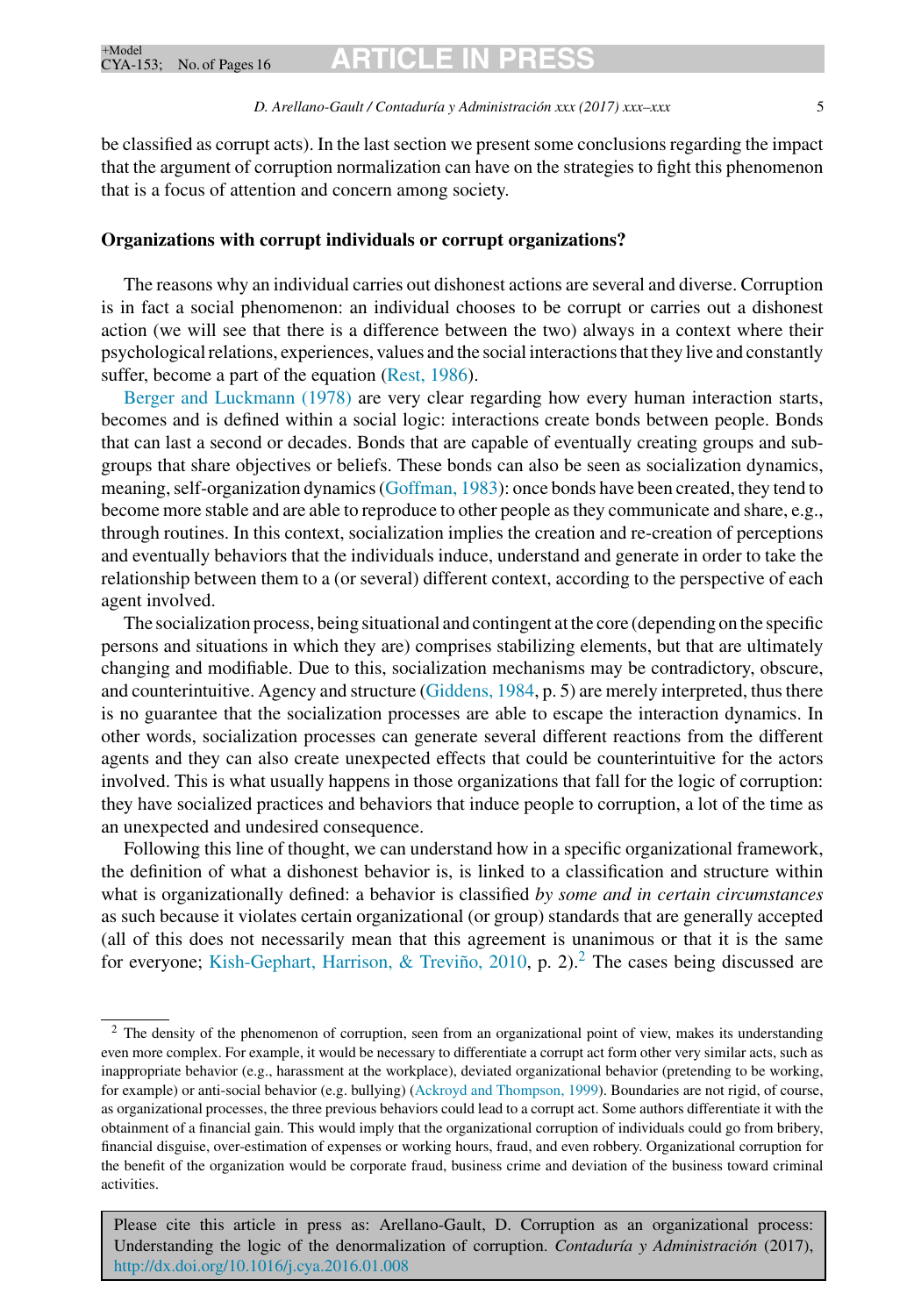### 6 *D. Arellano-Gault / Contaduría y Administración xxx (2017) xxx–xxx*

therefore multiplied: people that defend what they did not know were corrupt acts, acts that in a particular context are defined as corrupt and in another are not, acts that are temporarily seen as acceptable but that given certain circumstances stop being so.

It isimportant to study and understand how sense and socialization are organizationally formed, especially if we are discussing the normalization of acts such as corruption. We can start by establishing that the organizations can be seen associal creatures comprised by people who behave a certain way ([Simon,](#page-15-0) [Thompson,](#page-15-0) [&](#page-15-0) [Smithburg,](#page-15-0) [2010](#page-15-0) [\[1950\]:](#page-15-0) 55). This behavior is based on the combination of the burdens and individual situations of each participant and on the relationships that the person has with other people, in a framework with a level of formality and a certain degree of domination that pretends to unite these relationships with a particular aim, and in a framework that comprises a degree of "normality" and what is "acceptable". At any rate, in the organized framework, people socialize their thoughts and intentions within a not so rigid framework but that does comprise behaviors aimed to a certain objective and with certain premises. Thisis why people comprise organizations, but organizations are more than just the people that comprise them: they become a series of relations between people, social, group and individual bonds, incidental but that become stable over time.

In this manner, when speaking of corruption, it is almost impossible not to speak of organization. Corrupter and corrupted, corrupt people and victims, they are sooner or later found within the framework of the organizations that regulate, monitor, encourage or attempt to control them. Therefore, trying to understand how corruption is generated is to attempt to understand the dynamic of the bonds and relationships (temporal or semi-permanent) that are built between the different agents so that this practice is possible to be carried out and even to stabilize (as the systemic corruption idea insinuates).

When introducing the organizational variable, the psychological and group elements of corruption appear with clarity and without any moralistic tones. This in the tradition of Goffman who tried to "read" the presentation processes between people, such as the logical acts, including the machination and settling of the facade used to present themselves in a group reunion within the organization. For example, the hiding and deceit process that tends to lead organizations to systematize corruption acts is not generated in one act alone, but it develops from a non-detected lie to bigger lies to support the original lie ([Messick](#page-15-0) [&](#page-15-0) [Bazerman,](#page-15-0) [1996,](#page-15-0) p. 21). It is hard for a lie or a deceitful action to be an individual activity in an organization: deceitful actions involve more and more people little by little: coworkers and even authorities could start to put pressure in order to maintain the network of lies ([Cialdini,](#page-14-0) [Pterova,](#page-14-0) [&](#page-14-0) [Goldstein,](#page-14-0) [2004,](#page-14-0) p. 70–71). The language can change, the organizational agents change the words to avoid making them seem like lies or questionable facts, rather to make them more "hygienic" (e.g. instead of speaking about bribery use phrases like "grease the machinery", [Bandura,](#page-14-0) [1990\).](#page-14-0) These elements, in the end, give evidence on how the lies and deceit can begin in a reduced dimension, grow and then get tangled in the network of personal and hierarchical relations, falling, little by little, as if on a slide, in social and institutional corrupt dynamics.

Two metaphors have tried to simplify these organizational explanations (unfortunately, sometimes this is done with a moralistic tone): the phenomenon of the "bad apple" or the "bad barrel". One person or a group of people who have decided to be corrupt and ethically violate the organizational rules, become(s) the bad apple. In the case of the bad barrel, we allude to the organization (or one of its structures or parts) that has fallen in a corrupt dynamic that can be hidden in an aura of ethical or rational action. Otherwise explained, corruption vs the organization, or corruption in the name of the organization [\(Pinto,](#page-15-0) [Leana,](#page-15-0)  $\&$  $\&$  [Pil,](#page-15-0) [2008,](#page-15-0) p. 685). The issue in every case seems to be that, beyond labels, it is important to understand how a person can become a bad apple,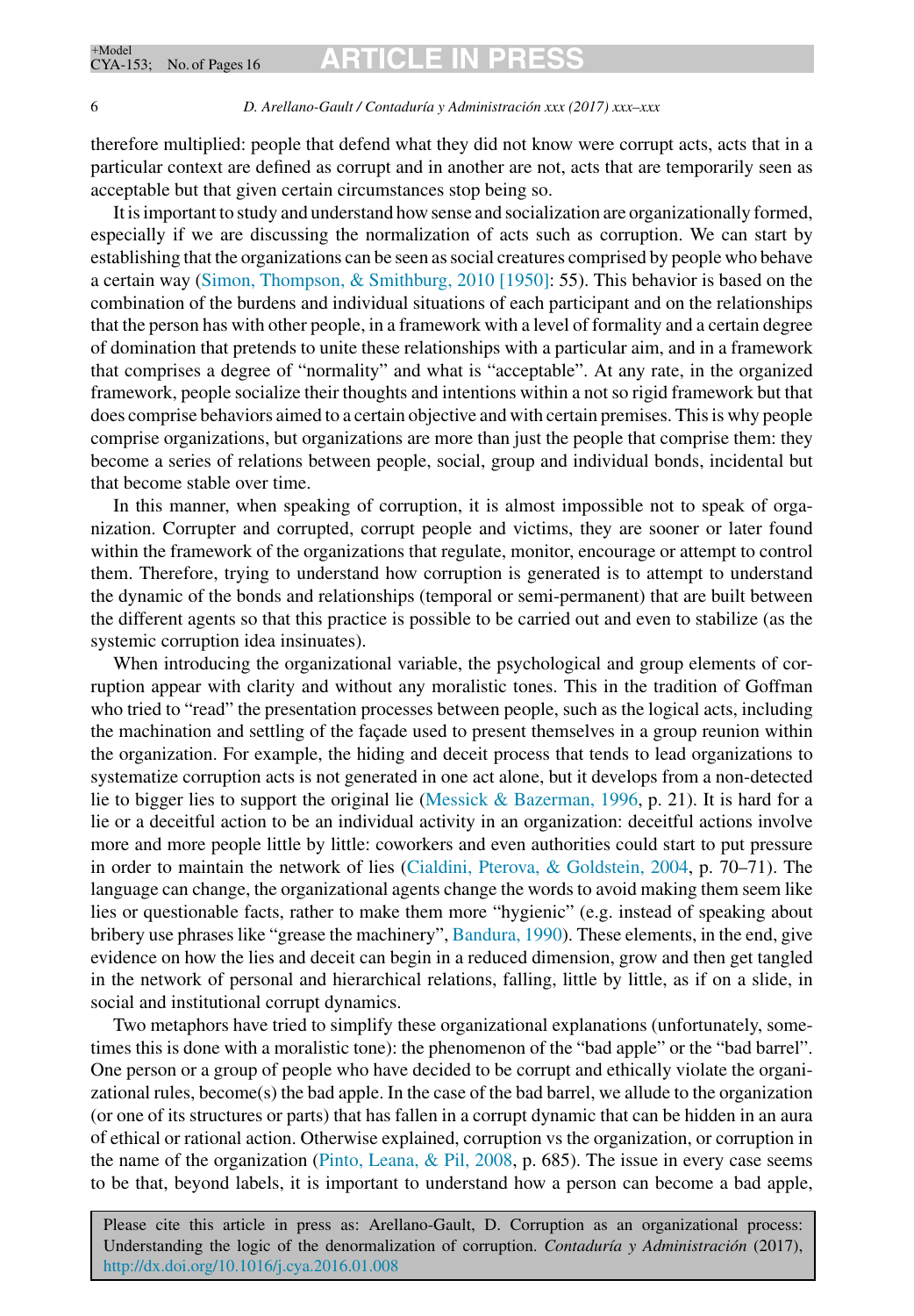sometimes even without realizing it, and how in this process, the barrel and its dynamic, could be of great importance for such effect. In the following section we will introduce the organizational process of corruption as it has been presented in the previous paragraphs.

## **The organizational processes of corruption: normalized through rationalization and socialization**

The most counterintuitive organizational characteristic of corruption in organizationsisthat the acts of corruption become *normal*. The literature in this regard is full of evidence and references that indicate that, in general, the people that have been processed for corruption deny having done something illegal or amoral ([Benson,](#page-14-0) [1985;](#page-14-0) [Conklin,](#page-14-0) [1977;](#page-14-0) [Cressey,](#page-14-0) [1986;](#page-14-0) [Geis](#page-14-0) [and](#page-14-0) [Meier,](#page-14-0) [1979;](#page-14-0) [Sykes](#page-14-0) [&](#page-14-0) [Matza,](#page-14-0) [1957\).](#page-14-0)

One of the possible explanations for this pretend paradox can be found, precisely, in the ability of organizations to *routinize* and normalize the different activities, values and objectives of the individuals and of the groups that comprise them. The same way an organization normalizes the respect for hierarchy or the acceptable procedures in daily work, these same dynamics seem to work to convert behavior that could be classified as corrupt, into "normal" behavior. Furthermore, a group of non-corrupt behaviors could combine with others that are corrupt, and an individual in particular may not have the whole picture of the interaction between different agents. The people in the organizations need to find the sense of what they do and their perspective is always limited (by time, resources, skill, as the classic concept of limited rationality of [Simon,](#page-15-0) [1947](#page-15-0) dictates). Thus, an organization builds a series of influence mechanisms, routines and principlesthat help the members of the organization make sense of their actions, saving time through routines, promoting cooperation through standardized, specialized and compartmentalized processes. All these, among other mechanisms or influence instruments. It is these same mechanisms which, intentionally or not, are able to build normalization schemes for action networks and corrupt behaviors.

From this starting point, the organizational action is a social construct a la [Berger](#page-14-0) [and](#page-14-0) [Luckmann](#page-14-0) [\(1978\):](#page-14-0) the organizational actors form different interpretations and loyalties to internalize different socialization logics. The group, the sub-group, the department, the organization as a whole, the industry where the organization thrives, and lastly, the country, the society, are different levels where the actor internalizes and socializes the standards, the rules, the expectations, and even the moral principles, which become a part in that collectivity [\(Chibnall](#page-14-0) [&](#page-14-0) [Sauders,](#page-14-0) [1977,](#page-14-0) p: 141). Evidently, this secondary socialization as is called by Berger and Luckmann, implies a process that can be contradictory in its interpretation at different levels of aggregation. In short, the socialization logics of one of the layers (e.g., the organization) could clash against another level (e.g., the group). To accuse a colleague of corruption, for example, could be what is more beneficial to the organization as a whole, but morally, it could be seen by the group as an act of disloyalty. To disguise some financial figures could be beneficial for the organization, under the argument that good people made a mistake with good intentions, for example, but it could be seen as an act of corruption at a societal level. How do human beings deal with these fundamental contradictions? A possible answer is just that, through rationalization.

Rationalization is an act of fundamental interpretation and it is crucialso that an actor is able to become a social actor. At least through [Goffman](#page-15-0) [\(1981\)](#page-15-0) it is well understood that individuals know how to present themselves before others with a fundamental strategy of successes and step backs that allow them to build a certain image and provide an amount of uncertainty to the expected interactions with others. Why obey a boss? Because the legitimacy or hierarchy is believed, as per Weber. It is a necessary rationalization for the formation of the social interaction network.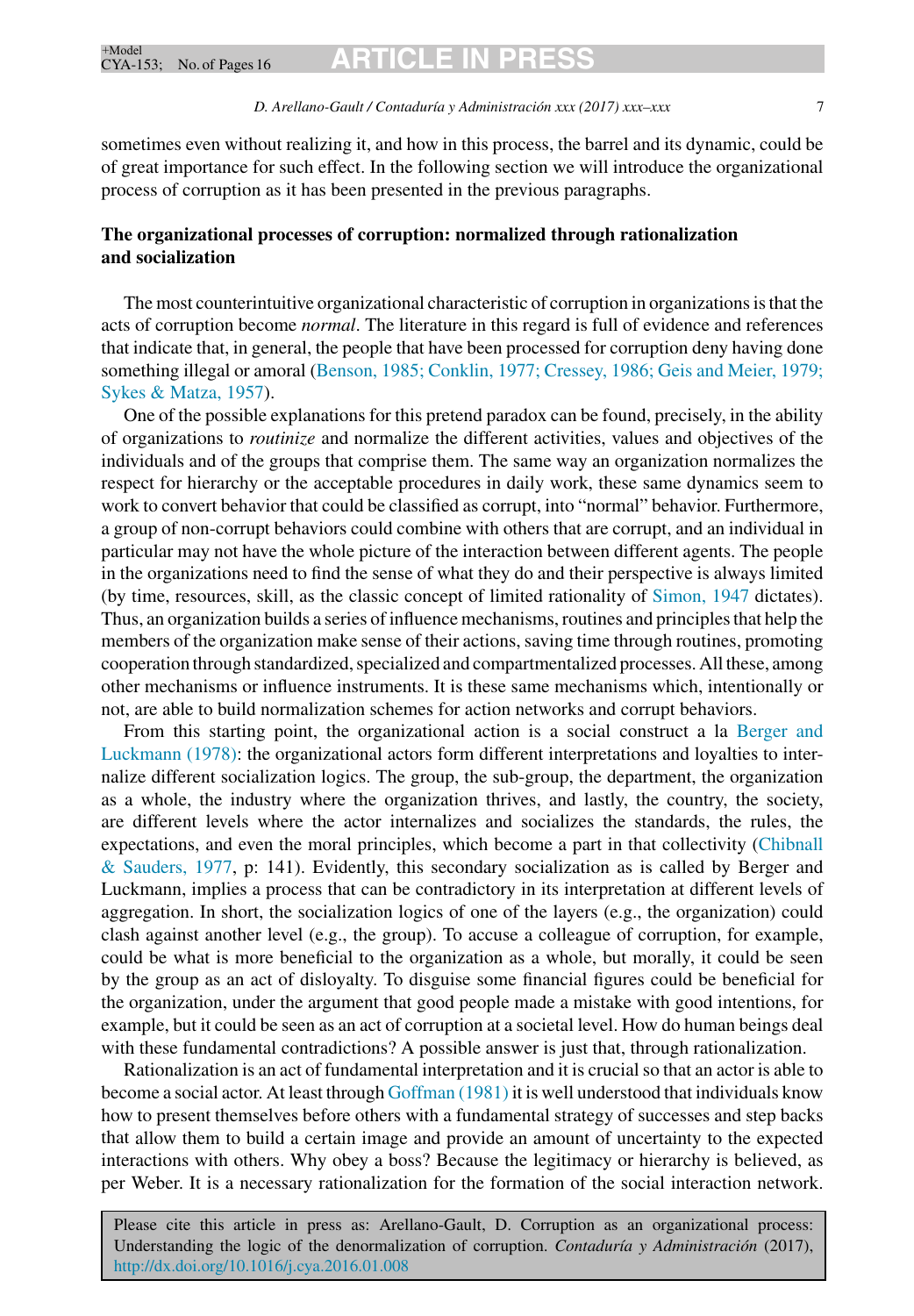## 8 *D. Arellano-Gault / Contaduría y Administración xxx (2017) xxx–xxx*

This rationalization does not stop being an interpretation, a strategy to provide sense, a patchwork of essence and appearance that the actors wish to be observed and at the same time hope to remain hidden (opacity is a fundamental ingredient of interaction. [Arellano,](#page-14-0) [2010;](#page-14-0) [Costas](#page-14-0) [and](#page-14-0) [Grey,](#page-14-0) [2014\).](#page-14-0) Not only opacity, but also the secret and secrecy comprise a fundamental part of the repertoire of interaction and communication strategies in organizations [\(Zerubavel,](#page-15-0) [2006\).](#page-15-0) When speaking of corruption, for example, the actors in a group within the organization could have already created a rationalization that helps build this act, not as a corrupt act, but as an accident or unnecessary act to achieve a greater good, with the intention of maintaining a certain level of collective moral health that justifies the group [\(Ashforth](#page-14-0) [&](#page-14-0) [Anand,](#page-14-0) [2003,](#page-14-0) p. 16).

The range of rationalization options in cases of corruption is diverse and broad. Let us summarize what the literature on this topic has found in different experiences and cases [\(Ananad](#page-14-0) et [al.,](#page-14-0) [2004,](#page-14-0) [Ashforth](#page-14-0) [&](#page-14-0) [Ananad,](#page-14-0) [2003;](#page-14-0) [Ashforth,](#page-14-0) [Gioia,](#page-14-0) [Robinson,](#page-14-0) & Treviño, [2008;](#page-14-0) [Felps,](#page-14-0) [Mitchell,](#page-14-0) [&](#page-14-0) [Byington,](#page-14-0) [2006,](#page-14-0) [Fleming](#page-15-0) [&](#page-15-0) [Zyglidopoulos,](#page-15-0) [2009,](#page-15-0) [Kish-Gephart](#page-15-0) et [al.,](#page-15-0) [2010;](#page-15-0) [Pinto](#page-15-0) et [al.,](#page-15-0) [2008;](#page-15-0) [Zyglidopoulos](#page-15-0) [&](#page-15-0) [Fleming,](#page-15-0) [2008;](#page-15-0) [Zyglidopoulos,](#page-15-0) [Fleming,](#page-15-0) [&](#page-15-0) [Rothenberg,](#page-15-0) [2009\).](#page-15-0)

# *Rejection of responsibility*

This is the classic displacement that a person can make to establish that they were part of a great machine where they did not have the possibility of understanding that fraud or an act of corruption wastaking place. Or argue that they were only following orders or that they were doing what everybody else was doing and therefore, it was a moral act. In any case, it is rationalized that the person had no control over the situation. A transit police officer that isimmediately introduced by their superiors and colleagues to the bribery fees to be paid each week, could show signs of this type of normalization.

# *Damage denial*

The agents that find themselves in these circumstances can argue that in reality the acts for which they are being accuse are of so little importance, compared, for example, with the earnings or benefits ofthe organization, that it is notreasonable to say that it wastheft or an act of corruption. "Pilferage" or the over the counter request of payment "for refreshments" can serve as an example.

# *Victim denial*

A classic version of this rationalization is to suggest that the receptor of the illegal or dishonest act is even more dishonest, making them deserving of said treatment. That is to say, someone was affected but said person is not a victim, but rather an instance so corrupt or so grand and powerful and unjust, that the act classified as corruption was in fact almost an act of vindication in the face of the injustices. The theft of resources from a union to a large organization that refuses to pay better salaries to its employees can serve as an example of this rationalization.

# *Social compensation*

This rationalization is strong socially speaking, but common: it implies giving importance or a relative value to the beliefs or needs of others. If there are corrupt and powerful actors, and the laws are considered unjust, then it is rationalized that they can be justified in acting in an apparently dishonest manner, given that in reality "the others" are the ones truly corrupt. Or when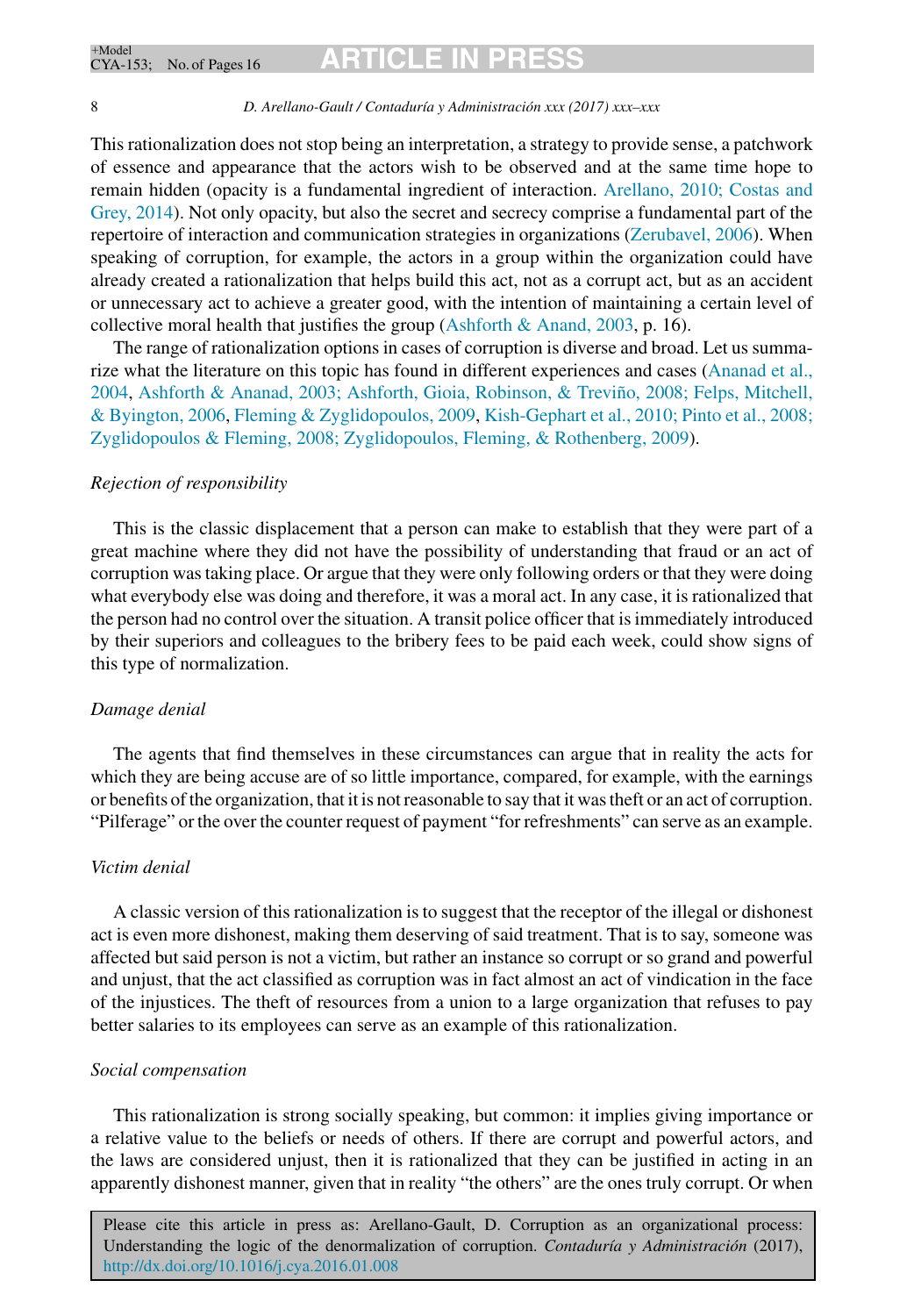it is justified that a corrupt act in reality reduces great prejudices toward weak persons (this small bribe prevents worse consequences for a relatively defenseless person). Many of the "small" bribes can follow this logic: the bribe at least helps so others pay less and even prevent that the payment reaches the "truly corrupt".

## *Higher loyalties*

The different layers of socialization that individuals live lead to contradictions between loyalties to different groups. The esprit de corps can be stronger than loyalties to "greater" logics such as the law or standards. It is a rather contradictory rationalization, but very real: the law is corrupted in the name of justice, making the ends justify the means. A police officer can refuse to accuse another due to this esprit de corps, or use dishonest influences in order to force a guilty verdict in the conviction of an accused.

## *The metaphor of balance*

This rationalization implies the calculation that can be carried out from the "contributions" of a person that considers them so large that they "deserve" a particular retribution (which sometimes said person hastaken illegally). In other words, a bureaucrat can argue that they work many hours, many more than the others, and therefore the pilferage or bribe they requested was justified as compensation in the face of the extra effort given.

Evidently, these rationalizations can be interpreted as simple lies or hypocritical justifications. However, the story is not that simple. Many times, these rationalizations are real interpretation and justification mechanisms, which allow the actor to feel better about themselves, reducing anguish or dissonance between their general values and their particular actions [\(Gigerenzer,](#page-15-0) [2002\).](#page-15-0) Denial, in psychology, is not exclusively an act of hypocrisy, but rather a mental and social process of justification and modification of the interpretation parameters on the part of human beings ([Bargh](#page-14-0) [Tanya](#page-14-0) and Chartrand, 1999, p. 475; [Lerner](#page-15-0) [&](#page-15-0) [Tetlock,](#page-15-0) [1999,](#page-15-0) p. 263). Self-deception, as counterintuitive as it sounds, is a fundamental reality, widely studied in psychology as an act of modification of the mental parameters in order to evaluate reality [\(Eagleman,](#page-14-0) [2012;](#page-14-0) [Lehrer,](#page-14-0) [2009,](#page-14-0) [Ainslie,](#page-14-0) [2001\).](#page-14-0) In other words, people build stories and perceptions in such a way to be able to reduce and even eliminate (at least temporarily) the cognitive dissonance or anguish that knowing that they are committing an unduly act produces ([Festinger,](#page-14-0) [1957\).](#page-14-0) Said dissonance is an internal tension of the ideas or emotions of the person with regard to what they observe to be or could be reality. By reducing the dissonance, it is possible to feel less morally affected, for example, in the face of an act carried out under particular circumstances and in specific contexts. A person, thus, can reduce cognitive dissonance if they rationalize that their act of corruption was not so serious, was followed by others, was ordered by others, or if it is part of an act of redistributive "justice" against the "true villains". The main point is that rationalization implies a real and creative effort with impacts effective in the interpretation of the person regarding the honesty or lack thereof of an act. Furthermore, this rationalization can be broadly reinforced through the organization and its groups, in a systematic or implicit form of routines or practices.

### **Corrupting the organization: socialization or the corruption slippery-slope**

The mental and relational process that makes a corrupt act not be seen or rationalized as such by the people, can be broadly reinforced by the organizational dynamic. Organizations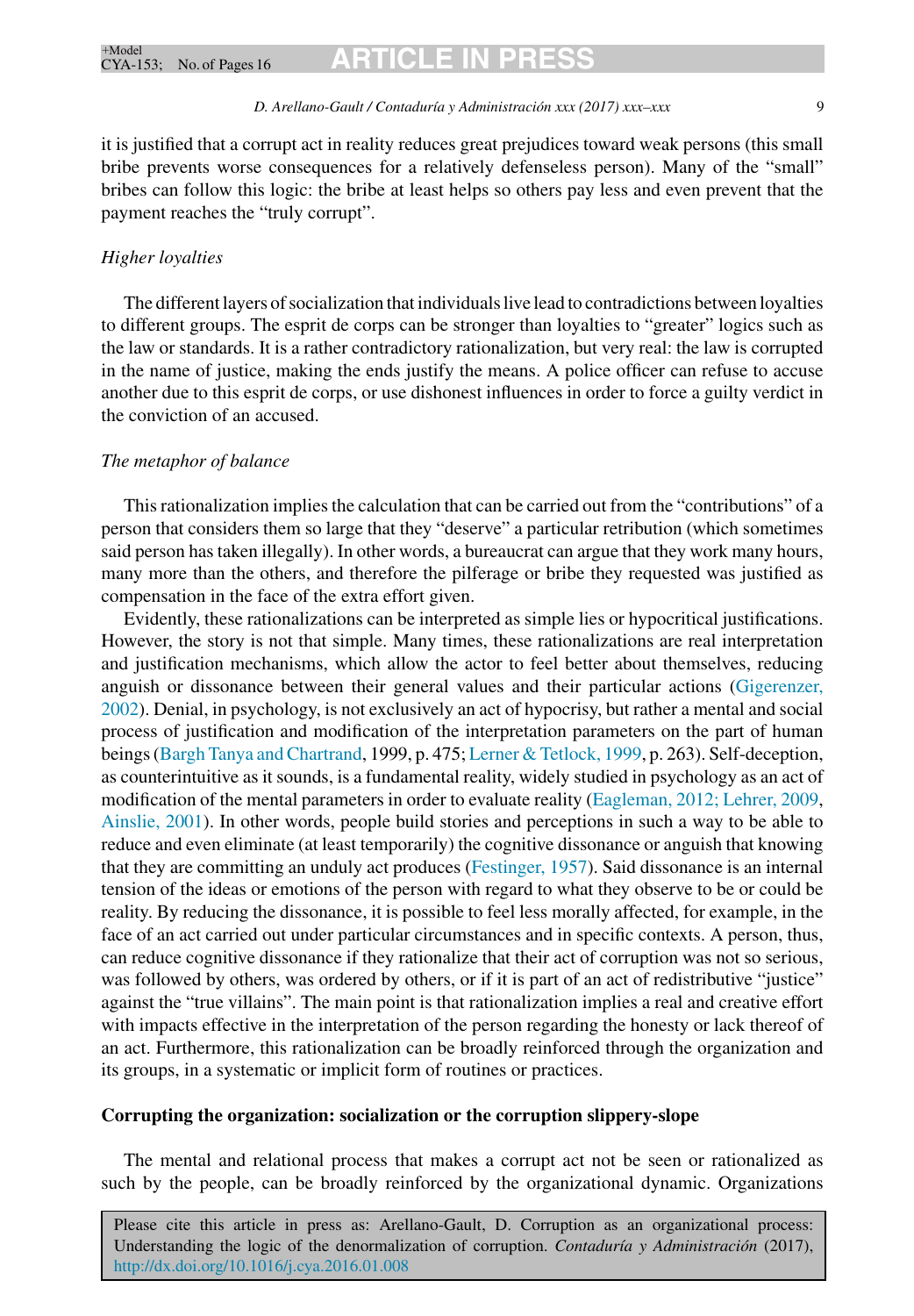#### 10 *D. Arellano-Gault / Contaduría y Administración xxx (2017) xxx–xxx*

are usually seen as instruments or semi-robotic machines where the people are the gears of a well-oiled machine. However, in reality, organizations are social constructs assumed to be formalized, but which build intricate and intense human and social relations in order to direct many people to reach agreements, form groups, internalize behaviors and values, as well assatisfy the achievement of objectives, people who must also interpret and give sense to said objectives ([Weick,](#page-15-0) [2001\).](#page-15-0)

A person that enters an organization begins a dense socialization process. What is the organization? What people comprise it? What groups manage it? What are the prevailing values of hierarchy, obedience, cooperation, conflict and negotiation?..among many other processes that any person is required to decode when entering an organization [\(Kunda,](#page-15-0) [1992\).](#page-15-0) These social forces and dynamics that allow people to be introduced and to learn and build their role and function within the organization, work for formalized matters (such as identifying the hierarchy and the rules of communication), as do they for the socialization of actions or behaviors that could, given time, feed corruption. This contraction is one of the most important to understand, as it explains rather clearly why the persons generally accused of corruption do not think themselves guilty of said acts. In other words, we are not speaking only of cynicism or of the calculation of people to deny corruption. Nor only of the psychological process that allows for rationalization as analyzed in the section above. We are also speaking of the very organizational processes that allow a person to be part of the group, of the organization, which act and function in order to place and position the actor in relational plots, and of actors who, in the end, could be classified as corrupt. However, in this case, we speak of acts of corruption which the very organizational processes, paradoxically, helped to cement, consolidate and make them customary.

In this section we will review four classic socialization process of corruption [\(Milgram](#page-15-0) [\[1974\]](#page-15-0) [2005\):](#page-15-0) *agentification*, cooptation, incrementalism and compromise. These four processes allow, in principle, to understand how the social dynamic of introducing a person to the organizational logic comes about gradually, as a true learning process of the interaction rules and standards in a collective. The preferred metaphor is that of the "slippery-slope": the way the mental and social processes of rationalization are rebuilt and strengthened, little by little, by the organizational logic of interaction. In the case of corruption, the organizations can create conditions so that the people gradually "slide" to commit acts of corruption in a process that facilitates said acts to be rationalized and justified as "normal" or at least acceptable from the logic of the group or even that of the organization. So that this "slide" effect is generated, it is necessary for the person to be incorporated into the rules and traditions or organizational practices, being accepted as an integrated or embedded agent into said rules and practices (further in this document we shall discuss this as *agentification*). Thanks to this process, the person in the organization continues to be the same individual who entered into it, but at the same time they are a different person: the one who obeys, is accepted, "knows" how to interpret and understands the "culture" or "nature" of the organization as a sub-world where many of their behaviors and feelings only have logic while they are within the organization. $3$ 

 $3$  This behavior that appears counterintuitive, has also been proposed and studied in questions such as evil or outright inhumane acts. Studies on the Nazi physicians ([Lifton,](#page-15-0) [1986\),](#page-15-0) the murder of My Lai ([Turse,](#page-15-0) [2013\),](#page-15-0) among others ([Staub,](#page-15-0) [1989\),](#page-15-0) have argued that what is most disconcerting is not finding intrinsically evil beings developing terrible activities, but rather the opposite: common people trapped in social and organizational forces.

Please cite this article in press as: Arellano-Gault, D. Corruption as an organizational process: Understanding the logic of the denormalization of corruption. *Contaduría y Administración* (2017), [http://dx.doi.org/10.1016/j.cya.2016.01.008](dx.doi.org/10.1016/j.cya.2016.01.008)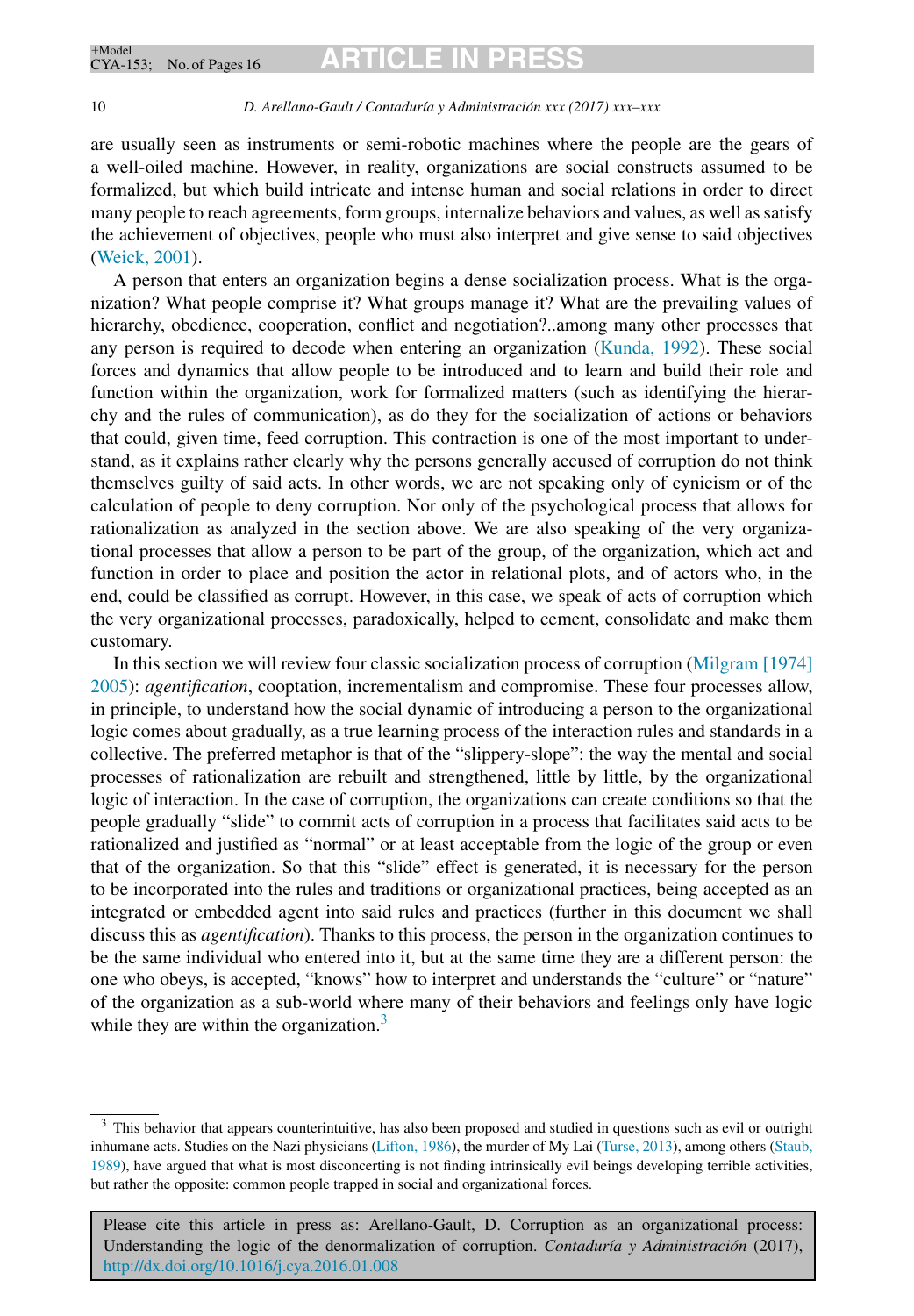#### *Organizational agentification*

*Agentification* is the psychological and social process that leads a person to internalize their role within the organization and to observe it and its members with the legitimacy and authority to direct their behavior. In a way it is one of the organizational keys in constructing the other three socialization processes (cooptation, incrementalism, and compromise).

The organizations can be seen as social constructs that try to formalize diverse mechanisms of human interaction with the purpose of achieving certain relatively specified (but never closed) ends. The mechanisms of human interaction are constituted, at least in part, in an intersubjective game of mutual expectations between the agents: someone searches for something that in some manner depends on the reaction of another, thus it intuits that it is required and it depends, in some manner, on the reaction of another. This is the base of interaction that generates social links, invisible but not any less real, which link the agents. These links of human relation are played in various social spaces, many of them in face to face relations ([Goffman,](#page-15-0) [1983\).](#page-15-0) They are links that force many timesfor an interaction to be *illocutionary* or dramatized, dependent on their own mask games, secrets and lies (which have been solidly studied in psychology since at least the classic text of [Simmel,](#page-15-0) [1906\).](#page-15-0) The organizations, thus seen, constitute spaces that are intended formalized, thus all these intertwined games exist and are maintained in but a facet that bases their legitimacy in the formalization of the relations. The formal importance is, therefore, not in that it displaces or eliminates "informal" or human face to face or *illocutionary* logic: what the organization does, in any case, is to give legitimacy to a formal facet such as organizer or strict floor on which the informal game is played. An organization that isseen aslegitimate by the people is a strong source of obedience and, therefore, a strong means to direct behaviors toward certain directions. The famous experiment by [Milgram](#page-15-0) [\(\[1974\]](#page-15-0) [2005\)](#page-15-0) confirms how the weight of the authority triggers a series of reactions, thoughts, assumptions and justifications that allow people to rationalize their actions in light of the people and their authority and the rules or standards defended in their name. The "agentic state" (Milgram [1974], [2005,](#page-15-0) p. 133) is that in which the individual, who can consider themselves as autonomousin certain circumstances, once inside the organization, transformstheir behavior and rational to the logic of the order of the organization. According to Milgran, they enter a state that allows for the obedience of the person, something that is very well done by the organizations.

Thus, the *agentic* organizational person is the person who "knows" how to behave in the organization. To this end, in order to "know" and be accepted, they need to behave in a certain way that many times implies behaviors that appear only while within the organization. The point here is not to plant a dichotomy, as Milgram has sometimes been critiqued of doing [\(Darley,](#page-14-0) [2001,](#page-14-0) p. 207), between the individual as such outside the organization and "another person" who enters an *agentic state*: in this case we refer, rather, to a series of social and organizational forces that drive and direct the behavior of the people (once more, not as automata, rather, as thinking people in an always moving social scheme).

Authority, obedience, accepted rules and standards, standardization and routine, they are all organizational forces that are capable of driving complex interpretations in people. Thus, the matter that follows is that organizations are a highly important social force that intrinsically, in a relatively normal manner, produce this type of agentic state, which at the same time assures obedience and perseverance for the achievement of objectives, and can, in certain circumstances, produce systematized and standardized corruption.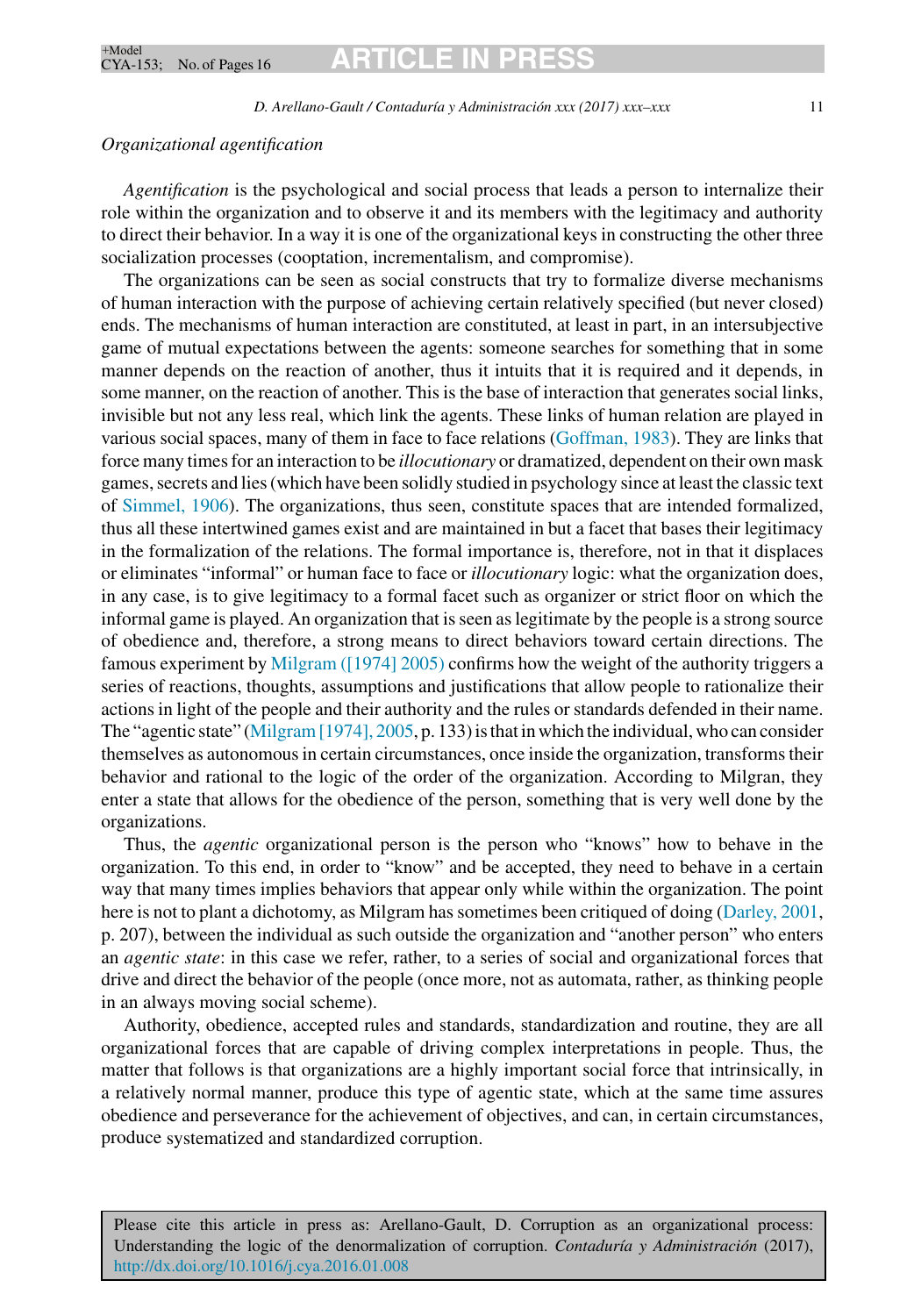12 *D. Arellano-Gault / Contaduría y Administración xxx (2017) xxx–xxx*

## *Cooptation*

One ofthe classic stepsinwhich the groupsinside the organization induce changes on the people that enter the same is by letting them know the benefits and powers that said person could have by belonging to the formal group (and sometimes informal). Placing said benefits and powers as part of the labor has been known in organizational literature as "collateral payments" [\(Cyert](#page-14-0) [&](#page-14-0) [March,](#page-14-0) [1965\).](#page-14-0) If said collateral payments come about from wrongful activities, they can be introduced little by little as payments that action and cooperation provide even if they are not formalized. It could even be that the person recently introduced is not aware of the possible misappropriation of resources until after some time and after having received said collateral payments in a constant basis. The main point of cooptation is precisely to share interests, earnings and risks. Once a person has been introduced to the red of relations and benefits, it is more difficult for said person to comprehend the implications of their participation in the organizational actions and processes, even those that could be considered wrongful.

## *Incrementalism*

Diverse studies on corruption in organizations have noted that there is a gradual introduction process of the people to the red of wrongful actions and decisions [\(Van](#page-15-0) [Gennep,](#page-15-0) [1960;](#page-15-0) [McLean](#page-15-0) [&](#page-15-0) [Elkind,](#page-15-0) [2004\).](#page-15-0) The process can begin by assigning the newly arrived person small tasks, sometimes even insignificant, but that allow them to introduce themselves into the chain of diverse actions that lead to an organizational product or effect. This classic manner of introducing a person to the organization and its processes can be used in turn for wrongful effects. Once more, the person that in the beginning does not understand the moral problematic of the effect of their action until they have already participated in the chain, each time with more responsibilities and probably with a position to now better understand the consequence of their actions. It is also possible that this gradual introduction to the chain of corruption makes it more difficult to leave it. The strength of the past, or of past actions could then fall strongly on the person, making it difficult for him to take the decision of not only leaving but also denouncing (or as it is known in the literature, whistleblowing).

# *Compromise*

The effective life of a person in an organization is filled with moments in which they must face various types of restrictions, regulatory obligations, and pressure to achieve objectives with certain standards and do so in an organizational life of hierarchies, horizontal relations with others, group links and even friendships or enmities. It is not strange in these circumstances for one or more of these elements to become contradictory. Achieving the objectives with efficiency could imply dismissing people from other groups or from one's own group. Or perhaps flexibly complying with certain rules or even disobeying them outright if it is for the good of the group or the objectives of the organization. For example, achieving results and standards tends to be one of the strongest pressures in the contemporary organizational world. The insistence of taking the results as the only thing that matters, in turbulent and uncertain contexts, impose on the people a series of great pressures and anxieties in the face of the difficulty and uncertainty of achieving said standards or indicators of results (see the experimental studies of [Lerner](#page-15-0) [&](#page-15-0) [Tetlock,](#page-15-0) [1999\).](#page-15-0) In this manner, an individual can reach the point of accepting flexibilities in relations, rules or processes with the purpose of meeting certain results or avoid certain negative consequences. The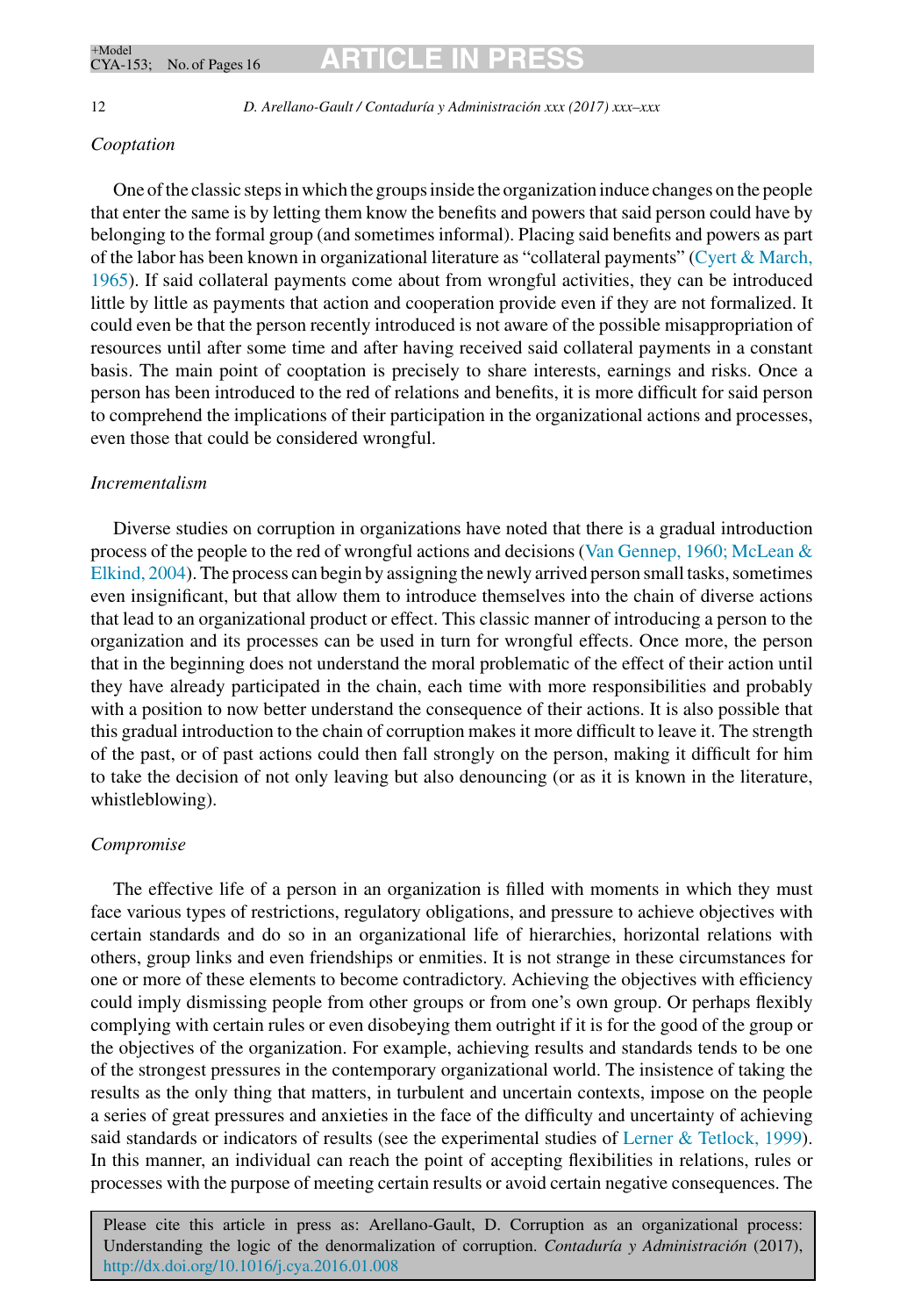#### *D. Arellano-Gault / Contaduría y Administración xxx (2017) xxx–xxx* 13

commitment with the organization, with the group, with the overall objectives, can be forces that make people begin to relax their patterns of adherence to the standards or rules, first in a reduced manner, but later gradually with greater flexibilities each time.

As can be quickly understood, the rationalization and socialization dynamics reinforce each other mutually. When the useful but extremely simple assumption of the individual calculating decision-maker is ignored and both the mental and psychological mechanisms to rationalize and give sense to one's own acts are understood, and they are then introduced into an arena of relations, rules and organizational times, corruption begins to be seen with a much more dynamic perspective. It is also much more worrying as the difficulty that the mechanism that have looked to deal with it have can be deduced. $4$ 

#### **Conclusions**

The objective of this article has been, from a review of the literature on organizational corruption, to understand the standardizing process of corruption. This process is one that is counterintuitive and that can frustrate many people who would expect to find quick and precise formulas to reduce the phenomenon (some even dream with eliminating it completely). The organizational vision of corruption leaves it clear that there is no such "silver bullet" and that corruption is a social phenomenon of dense relations, where what is "normal" and "abnormal" is negotiated and intersect in the arenas where the agents end up interacting on the day to day.

A society and its organizations can advance in reducing and limiting corruption. They require an interesting social process: analyzing in-depth the practices, routines and rationalizations that define their relations as normal. Understand, in other words, how the "normal" logic in which the people relate in an organization can be generating that very phenomenon of corruption.

*The denormalization of* corruption is thus a necessary and extremely difficult step to carry out. It is difficult because it implies delving into the social relations, into the processes that made routine a series of behaviors that can even already be found rationalized.

One can begin understanding this *denormalization* if we accept that corruption is, after all, a social category greatly loaded with values and expectations ([Rose-Ackerman,](#page-15-0) [2014,](#page-15-0) p 4). The objective of this conclusion is not to discuss or to take a side, for example, with regard to an argument that has been talked about recently (even as extravagant, [Caiden,](#page-14-0) [Dwivedi,](#page-14-0) [&](#page-14-0) [Jabbra,](#page-14-0) [2001,](#page-14-0) p 31): that corruption can be an inevitable phenomenon and in some sense even a benefit in the long term socially speaking.

It is clear that, for many people, the aforementioned statement has become important to act with regard to corruption given its negative effects in many countries and contexts. The cases of generalized corruption in governments such as that of Mexico, Brazil, Guatemala (just to mention some that in this decade have gathered public attention) and in companies such as Enron, Petrobras, and Parmalat which have garnered a great deal of social attention as extremely worrying and grave cases. Without a doubt, all of this pushes various analysts to propose solutions, preferably quick and universal solutions. We can even already speak of an anti-corruption community that has acquired its own political dynamic and logic. However, as we have proposed here, the hope that corruption can be eliminated from the social relations is not so simple to accomplish. It is even impossible, if we take to the extreme the argument we have defended here. The organizational vision of corruption is in fact a strong source in understanding why. The agent continues to

Even making it further from the nudges, which is not clear, generate a cognitive change ([Mols](#page-15-0) et [al.,](#page-15-0) [2014\).](#page-15-0)

Please cite this article in press as: Arellano-Gault, D. Corruption as an organizational process: Understanding the logic of the denormalization of corruption. *Contaduría y Administración* (2017), [http://dx.doi.org/10.1016/j.cya.2016.01.008](dx.doi.org/10.1016/j.cya.2016.01.008)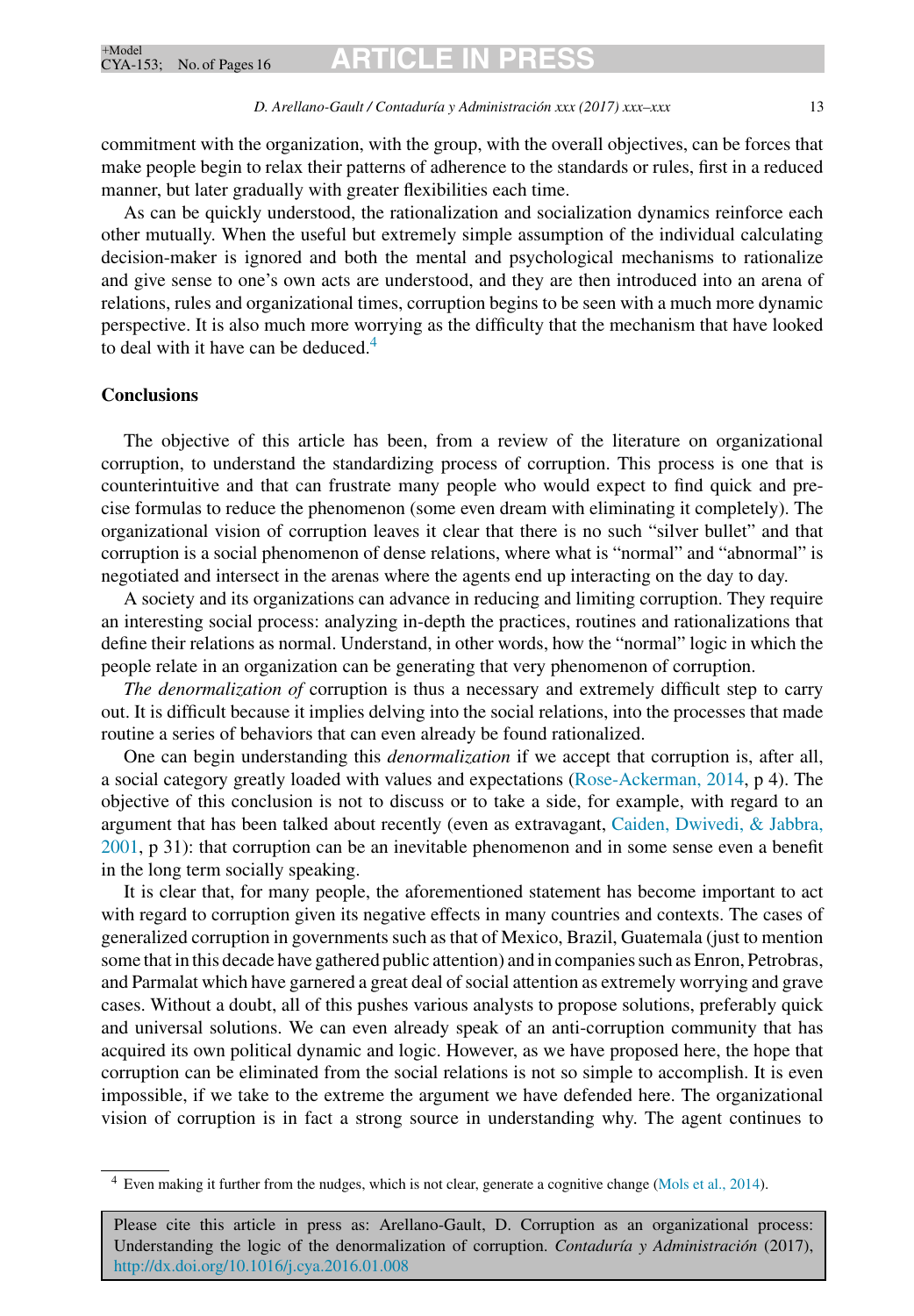#### 14 *D. Arellano-Gault / Contaduría y Administración xxx (2017) xxx–xxx*

be the one that falls in a corrupt logic. However, the individual decision can often be seen in social frameworks such as the organizations (as we have discussed here), and to the individual calculating logic we then add the emotional or motivational logic and the social or of the relations ([Chugh](#page-14-0) et [al.,](#page-14-0) [2005,](#page-14-0) p. 78). Every one of these logics has its own dynamic and the anti-corruption instruments that are considered and implemented will be seen affected in a different manner by each of them. It is probably because of this that the "battle" against corruption is so difficult and produces variable results.

In any case, the acts of corruption are many times a point of arrival more than a discrete decision of an individual auto-controlled actor: the social interaction of people with emotions creates a dynamic, a language, a timing of interaction and action, and a rationalization that allows the actor to justify their action. The social space influences, prepares, and normalizes the action and decisions. More importantly, it normalizes the interpretation to make way for a series of actions which are carried out almost automatically, making for certain acts to be normal. Normal because others do them, normal because others justify them. Behaviors that become normal because as a whole the responsibility has been distributed, automatized, and organized. But perhaps more importantly, because by normalizing, the organizational and social context demystifies social life as a distant fairytale, with its good vs bad, with its paladins vs monsters. The grays are much more interesting that the black and white metaphor of the "fight of the pure against the corrupt". $5$ 

*Denormalizing* corruption is thus part of acting on the processes and routines that in practice are already established in an organization, *deconstructing* them in some form, with the purpose of understanding the casual social and argumentative chains that support them. Understand corruption as a social interaction makes it possible to study the rules of action, the group and psychological elements that incite and procreate behaviors that end up normalizing behaviors that derive into corruption.

Returning to the task at hand, it is required to advance on three fronts of denormalization (under the condition of not losing artificiality from sight): what individual characteristics lead to corruption? What organizational processes are generated in order to normalize corrupt acts? How are the processes and the organizational and institutional rules and regulations reinforced to position corrupt individuals or to make individuals become corrupt? In the moment that

<sup>5</sup> One of the most serious obstacles in understanding corruption most likely has to do with the strength of the moralist and normative speeches that this concept awakens in contemporary societies. The concept of contemporary corruption is part of a dominant form of understanding modern society. On the basis of a definitive and clear separation of the public from the private, the most accepted concepts of corruption have to do with this ideal of the separation of two spheres of interests. When the private interest (legitimate in and of itself) negatively affects the public interest (likewise, legitimate, though much more abstract and closer to an ideal type), it is then that the maleficence of corruption appears. The public, pure, is adulterated by the inadequate interference (it is assumed that there is a possible, adequate interruption) of the private. This vision, which would be strange in "pre-modernity", always implies a normative definition of what makes "pure" the "public" and what makes said interference of the private, an inadequate interference. Without the myth and doctrine of "The King's Two Bodies" ([Kantorowicz,](#page-15-0) [1957\),](#page-15-0) these two bodies of every human being, the concrete and the abstract, the private and the public, the concept of contemporary corruption is impossible to understand. Part of the problem is thus in not being aware of the contradictions and limitations of the somewhat Manichaean vision of human beings in this normative framework, socially created in reality, from the separation between the public and the private. This normative and abstract idea, built social and historically (that of the separation of the public and the private) is, in turn, a political conceptualization that seeks to impose and normalize certain behaviors and ideas from a hegemonic framework that tries to establish what is "normal" ([Bratsis,](#page-14-0) [2003,](#page-14-0) p. 17). However, it is the very illusion of purity of the public and the illusion of auto-control of the private to respect said purity, what probably makes us lose sight of just how corruption or the real behaviors of the people dealing with the artificiality of the spheres of the public and the private, are in themselves behaviors in social contexts, situations and logics.

Please cite this article in press as: Arellano-Gault, D. Corruption as an organizational process: Understanding the logic of the denormalization of corruption. *Contaduría y Administración* (2017), [http://dx.doi.org/10.1016/j.cya.2016.01.008](dx.doi.org/10.1016/j.cya.2016.01.008)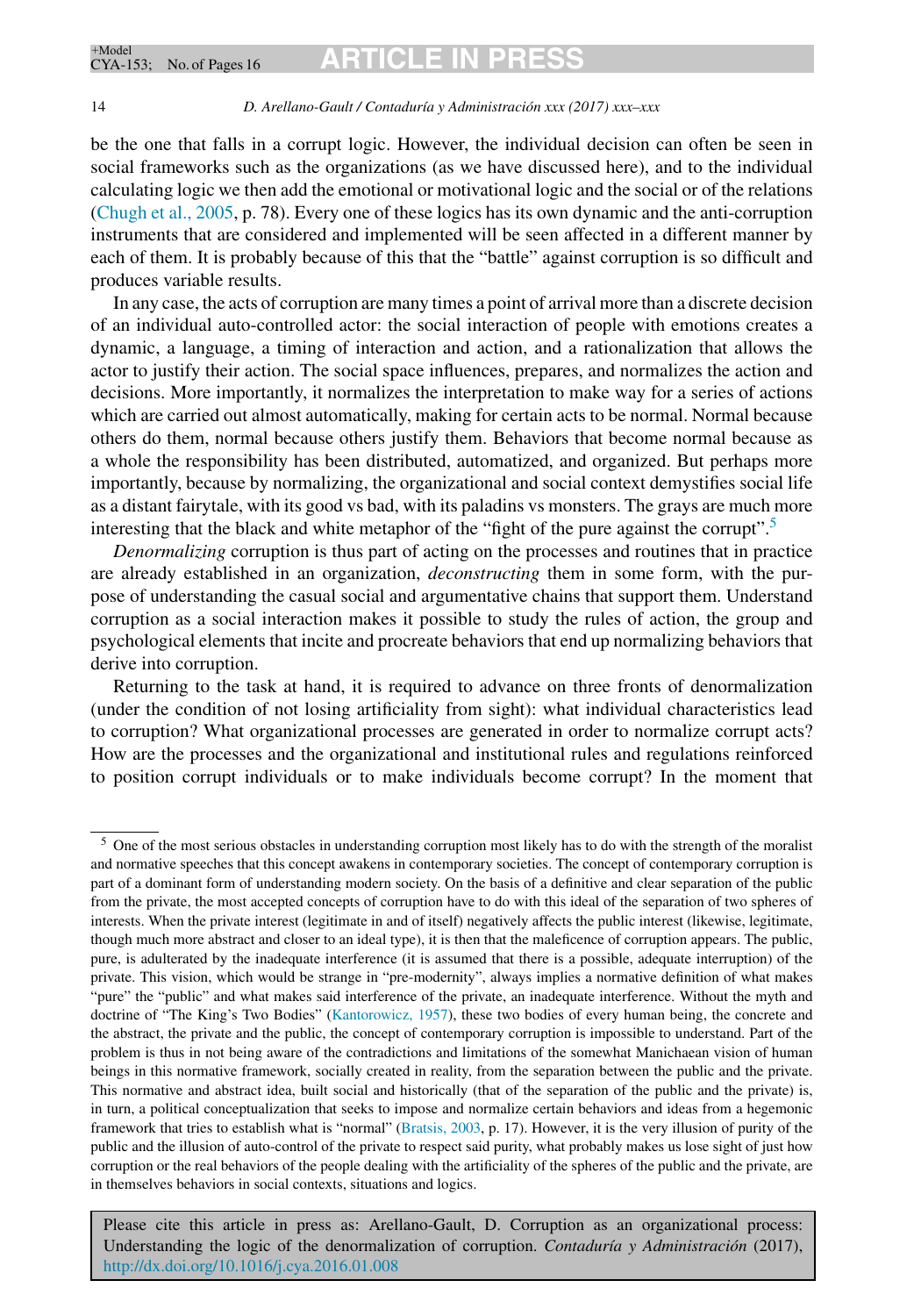<span id="page-14-0"></span>corruption is normalized, institutionalized, and becomes systemic in an organization or in a group of organizations, these three dimensions will be present recreating themselves.

### **References**

Ackroyd, S., & Thompson, P. (1999). *Organizational misbehaviour*. Londres: Sage. [http://dx.doi.org/10.4135/](dx.doi.org/10.4135/9781446222232) [9781446222232](dx.doi.org/10.4135/9781446222232)

Ainslie, G. (2001). *[Break-down](http://refhub.elsevier.com/S0186-1042(17)30042-6/sbref0010) [of](http://refhub.elsevier.com/S0186-1042(17)30042-6/sbref0010) [will](http://refhub.elsevier.com/S0186-1042(17)30042-6/sbref0010)*[.](http://refhub.elsevier.com/S0186-1042(17)30042-6/sbref0010) [Cambridge:](http://refhub.elsevier.com/S0186-1042(17)30042-6/sbref0010) [Cambridge](http://refhub.elsevier.com/S0186-1042(17)30042-6/sbref0010) [University](http://refhub.elsevier.com/S0186-1042(17)30042-6/sbref0010) [Press.](http://refhub.elsevier.com/S0186-1042(17)30042-6/sbref0010)

- Anand, V., Ashforth, B., Joshi, M., & Martini, P. (2004). [Business](http://refhub.elsevier.com/S0186-1042(17)30042-6/sbref0015) [as](http://refhub.elsevier.com/S0186-1042(17)30042-6/sbref0015) [usual:](http://refhub.elsevier.com/S0186-1042(17)30042-6/sbref0015) [The](http://refhub.elsevier.com/S0186-1042(17)30042-6/sbref0015) [acceptance](http://refhub.elsevier.com/S0186-1042(17)30042-6/sbref0015) [and](http://refhub.elsevier.com/S0186-1042(17)30042-6/sbref0015) [perpetuation](http://refhub.elsevier.com/S0186-1042(17)30042-6/sbref0015) [of](http://refhub.elsevier.com/S0186-1042(17)30042-6/sbref0015) [corruption](http://refhub.elsevier.com/S0186-1042(17)30042-6/sbref0015) [in](http://refhub.elsevier.com/S0186-1042(17)30042-6/sbref0015) [organizations.](http://refhub.elsevier.com/S0186-1042(17)30042-6/sbref0015) *[Academy](http://refhub.elsevier.com/S0186-1042(17)30042-6/sbref0015) [of](http://refhub.elsevier.com/S0186-1042(17)30042-6/sbref0015) [Management](http://refhub.elsevier.com/S0186-1042(17)30042-6/sbref0015) [Executive](http://refhub.elsevier.com/S0186-1042(17)30042-6/sbref0015)*[,](http://refhub.elsevier.com/S0186-1042(17)30042-6/sbref0015) *[18](http://refhub.elsevier.com/S0186-1042(17)30042-6/sbref0015)*[\(2\),](http://refhub.elsevier.com/S0186-1042(17)30042-6/sbref0015) [39](http://refhub.elsevier.com/S0186-1042(17)30042-6/sbref0015)–[55.](http://refhub.elsevier.com/S0186-1042(17)30042-6/sbref0015)
- Andersson, S., & Heywood, P. (2009). The politics of perception: Use and abuse of transparency international's approach to measuring corruption. *Political Studies*, *57*, 746–767. [http://dx.doi.org/10.1111/j.1467-9248.2008.00758.x](dx.doi.org/10.1111/j.1467-9248.2008.00758.x)
- Arellano, D. (2010). [Reformas](http://refhub.elsevier.com/S0186-1042(17)30042-6/sbref0025) [administrativas](http://refhub.elsevier.com/S0186-1042(17)30042-6/sbref0025) [y](http://refhub.elsevier.com/S0186-1042(17)30042-6/sbref0025) [cambio](http://refhub.elsevier.com/S0186-1042(17)30042-6/sbref0025) [organizacional:](http://refhub.elsevier.com/S0186-1042(17)30042-6/sbref0025) [hacia](http://refhub.elsevier.com/S0186-1042(17)30042-6/sbref0025) [el](http://refhub.elsevier.com/S0186-1042(17)30042-6/sbref0025) [«efecto](http://refhub.elsevier.com/S0186-1042(17)30042-6/sbref0025) [neto»](http://refhub.elsevier.com/S0186-1042(17)30042-6/sbref0025). *[Revista](http://refhub.elsevier.com/S0186-1042(17)30042-6/sbref0025) [Mexicana](http://refhub.elsevier.com/S0186-1042(17)30042-6/sbref0025) [de](http://refhub.elsevier.com/S0186-1042(17)30042-6/sbref0025) [Sociología](http://refhub.elsevier.com/S0186-1042(17)30042-6/sbref0025)*[,](http://refhub.elsevier.com/S0186-1042(17)30042-6/sbref0025) *[2010](http://refhub.elsevier.com/S0186-1042(17)30042-6/sbref0025)*[\(2\),](http://refhub.elsevier.com/S0186-1042(17)30042-6/sbref0025) [225](http://refhub.elsevier.com/S0186-1042(17)30042-6/sbref0025)–[254.](http://refhub.elsevier.com/S0186-1042(17)30042-6/sbref0025)
- Arellano, D. (2012). *[¿Podemos](http://refhub.elsevier.com/S0186-1042(17)30042-6/sbref0030) [reducir](http://refhub.elsevier.com/S0186-1042(17)30042-6/sbref0030) [la](http://refhub.elsevier.com/S0186-1042(17)30042-6/sbref0030) [corrupción](http://refhub.elsevier.com/S0186-1042(17)30042-6/sbref0030) [en](http://refhub.elsevier.com/S0186-1042(17)30042-6/sbref0030) [México?](http://refhub.elsevier.com/S0186-1042(17)30042-6/sbref0030) [Límites](http://refhub.elsevier.com/S0186-1042(17)30042-6/sbref0030) [y](http://refhub.elsevier.com/S0186-1042(17)30042-6/sbref0030) [posibilidades](http://refhub.elsevier.com/S0186-1042(17)30042-6/sbref0030) [de](http://refhub.elsevier.com/S0186-1042(17)30042-6/sbref0030) [los](http://refhub.elsevier.com/S0186-1042(17)30042-6/sbref0030) [instrumentos](http://refhub.elsevier.com/S0186-1042(17)30042-6/sbref0030) [a](http://refhub.elsevier.com/S0186-1042(17)30042-6/sbref0030) [nuestro](http://refhub.elsevier.com/S0186-1042(17)30042-6/sbref0030) [alcance](http://refhub.elsevier.com/S0186-1042(17)30042-6/sbref0030)*[.](http://refhub.elsevier.com/S0186-1042(17)30042-6/sbref0030) [México:](http://refhub.elsevier.com/S0186-1042(17)30042-6/sbref0030) [CIDE.](http://refhub.elsevier.com/S0186-1042(17)30042-6/sbref0030)
- Ashforth, B., & Anand, V. (2003). The normalization of corruption in organizations. *Research in Organizational Behavior*, *25*, 1–52. [http://dx.doi.org/10.1016/S0191-3085\(03\)25001-2](dx.doi.org/10.1016/S0191-3085(03)25001-2)
- Ashforth, B., Gioia, D., Robinson, S., & Treviño, L. (2008). Re-viewing organizational corruption. *Academy of Management Review*, *33*(3), 670–684. [http://dx.doi.org/10.5465/AMR.2008.32465714](dx.doi.org/10.5465/AMR.2008.32465714)
- Bandura, A. (1990). [Mechanisms](http://refhub.elsevier.com/S0186-1042(17)30042-6/sbref0045) [of](http://refhub.elsevier.com/S0186-1042(17)30042-6/sbref0045) [moral](http://refhub.elsevier.com/S0186-1042(17)30042-6/sbref0045) [disengagement.](http://refhub.elsevier.com/S0186-1042(17)30042-6/sbref0045) [In](http://refhub.elsevier.com/S0186-1042(17)30042-6/sbref0045) [W.](http://refhub.elsevier.com/S0186-1042(17)30042-6/sbref0045) [Reich](http://refhub.elsevier.com/S0186-1042(17)30042-6/sbref0045) [\(Ed.\),](http://refhub.elsevier.com/S0186-1042(17)30042-6/sbref0045) *[Origins](http://refhub.elsevier.com/S0186-1042(17)30042-6/sbref0045) [of](http://refhub.elsevier.com/S0186-1042(17)30042-6/sbref0045) [terrorism:](http://refhub.elsevier.com/S0186-1042(17)30042-6/sbref0045) [Psychologies,](http://refhub.elsevier.com/S0186-1042(17)30042-6/sbref0045) [ideologies,](http://refhub.elsevier.com/S0186-1042(17)30042-6/sbref0045) [theologies,](http://refhub.elsevier.com/S0186-1042(17)30042-6/sbref0045) [states](http://refhub.elsevier.com/S0186-1042(17)30042-6/sbref0045) [of](http://refhub.elsevier.com/S0186-1042(17)30042-6/sbref0045) [mind](http://refhub.elsevier.com/S0186-1042(17)30042-6/sbref0045)* [\(pp.](http://refhub.elsevier.com/S0186-1042(17)30042-6/sbref0045) [161](http://refhub.elsevier.com/S0186-1042(17)30042-6/sbref0045)–[191\).](http://refhub.elsevier.com/S0186-1042(17)30042-6/sbref0045) [Cambridge](http://refhub.elsevier.com/S0186-1042(17)30042-6/sbref0045) [University](http://refhub.elsevier.com/S0186-1042(17)30042-6/sbref0045) [Press:](http://refhub.elsevier.com/S0186-1042(17)30042-6/sbref0045) [Cambridge.](http://refhub.elsevier.com/S0186-1042(17)30042-6/sbref0045)
- Bargh, J., & Chartrand, T. (1999). The unbearable automaticity of being. *American Psychologist*, *54*(7.), 462–479. [http://dx.doi.org/10.1037/0003-066X.54.7.462](dx.doi.org/10.1037/0003-066X.54.7.462)
- Benson, M. (1985). Denying the guilty mind: Accounting for involvement in a white-collar crime. *Criminology*, *23*, 583–607. [http://dx.doi.org/10.1111/j.1745-9125.1985.tb00365.x](dx.doi.org/10.1111/j.1745-9125.1985.tb00365.x)
- Berger, P., & Luckman, T. (1978). *[La](http://refhub.elsevier.com/S0186-1042(17)30042-6/sbref0060) [construcción](http://refhub.elsevier.com/S0186-1042(17)30042-6/sbref0060) [social](http://refhub.elsevier.com/S0186-1042(17)30042-6/sbref0060) [de](http://refhub.elsevier.com/S0186-1042(17)30042-6/sbref0060) [la](http://refhub.elsevier.com/S0186-1042(17)30042-6/sbref0060) [realidad](http://refhub.elsevier.com/S0186-1042(17)30042-6/sbref0060)*. [Buenos](http://refhub.elsevier.com/S0186-1042(17)30042-6/sbref0060) [Aires:](http://refhub.elsevier.com/S0186-1042(17)30042-6/sbref0060) [Amorrortu.](http://refhub.elsevier.com/S0186-1042(17)30042-6/sbref0060)
- Bratsis, F. P. (2003). The construction of corruption, or rules of separation and illusions of purity in Burgeo is Societies. *Social Text*, *71*(21–4) [http://dx.doi.org/10.1215/01642472-21-4](dx.doi.org/10.1215/01642472-21-4 77-9) 77-9, 9.33
- Caiden, G., Dwivedi, O., & Jabbra, J. (2001). *[Where](http://refhub.elsevier.com/S0186-1042(17)30042-6/sbref0070) [corruption](http://refhub.elsevier.com/S0186-1042(17)30042-6/sbref0070) [lives](http://refhub.elsevier.com/S0186-1042(17)30042-6/sbref0070)*[.](http://refhub.elsevier.com/S0186-1042(17)30042-6/sbref0070) [Bloomfield:](http://refhub.elsevier.com/S0186-1042(17)30042-6/sbref0070) [Kumarian](http://refhub.elsevier.com/S0186-1042(17)30042-6/sbref0070) [Press.](http://refhub.elsevier.com/S0186-1042(17)30042-6/sbref0070)
- Chibnall, S., & Saunders, P. (1977). [Worlds](http://refhub.elsevier.com/S0186-1042(17)30042-6/sbref0075) [apart:](http://refhub.elsevier.com/S0186-1042(17)30042-6/sbref0075) [Notes](http://refhub.elsevier.com/S0186-1042(17)30042-6/sbref0075) [on](http://refhub.elsevier.com/S0186-1042(17)30042-6/sbref0075) [the](http://refhub.elsevier.com/S0186-1042(17)30042-6/sbref0075) [social](http://refhub.elsevier.com/S0186-1042(17)30042-6/sbref0075) [reality](http://refhub.elsevier.com/S0186-1042(17)30042-6/sbref0075) [of](http://refhub.elsevier.com/S0186-1042(17)30042-6/sbref0075) [corruption.](http://refhub.elsevier.com/S0186-1042(17)30042-6/sbref0075) *[The](http://refhub.elsevier.com/S0186-1042(17)30042-6/sbref0075) [British](http://refhub.elsevier.com/S0186-1042(17)30042-6/sbref0075) [Journal](http://refhub.elsevier.com/S0186-1042(17)30042-6/sbref0075) [of](http://refhub.elsevier.com/S0186-1042(17)30042-6/sbref0075) [Sociology](http://refhub.elsevier.com/S0186-1042(17)30042-6/sbref0075)*[,](http://refhub.elsevier.com/S0186-1042(17)30042-6/sbref0075) *[28](http://refhub.elsevier.com/S0186-1042(17)30042-6/sbref0075)*[\(2\),](http://refhub.elsevier.com/S0186-1042(17)30042-6/sbref0075) [138–154.](http://refhub.elsevier.com/S0186-1042(17)30042-6/sbref0075)
- Chugh, D., Bazerman, M., & Banaji, M. (2005). [Bounded](http://refhub.elsevier.com/S0186-1042(17)30042-6/sbref0080) [ethicality](http://refhub.elsevier.com/S0186-1042(17)30042-6/sbref0080) [as](http://refhub.elsevier.com/S0186-1042(17)30042-6/sbref0080) [a](http://refhub.elsevier.com/S0186-1042(17)30042-6/sbref0080) [psychological](http://refhub.elsevier.com/S0186-1042(17)30042-6/sbref0080) [barrier](http://refhub.elsevier.com/S0186-1042(17)30042-6/sbref0080) [to](http://refhub.elsevier.com/S0186-1042(17)30042-6/sbref0080) [recognizing](http://refhub.elsevier.com/S0186-1042(17)30042-6/sbref0080) [conflicts](http://refhub.elsevier.com/S0186-1042(17)30042-6/sbref0080) [of](http://refhub.elsevier.com/S0186-1042(17)30042-6/sbref0080) [interest.](http://refhub.elsevier.com/S0186-1042(17)30042-6/sbref0080) [In](http://refhub.elsevier.com/S0186-1042(17)30042-6/sbref0080) [D.](http://refhub.elsevier.com/S0186-1042(17)30042-6/sbref0080) [Moore,](http://refhub.elsevier.com/S0186-1042(17)30042-6/sbref0080) [D.](http://refhub.elsevier.com/S0186-1042(17)30042-6/sbref0080) [Moore,](http://refhub.elsevier.com/S0186-1042(17)30042-6/sbref0080) [et](http://refhub.elsevier.com/S0186-1042(17)30042-6/sbref0080) [al.](http://refhub.elsevier.com/S0186-1042(17)30042-6/sbref0080) [\(Eds.\),](http://refhub.elsevier.com/S0186-1042(17)30042-6/sbref0080) *[Conflict](http://refhub.elsevier.com/S0186-1042(17)30042-6/sbref0080) [of](http://refhub.elsevier.com/S0186-1042(17)30042-6/sbref0080) [interest](http://refhub.elsevier.com/S0186-1042(17)30042-6/sbref0080)* [\(pp.](http://refhub.elsevier.com/S0186-1042(17)30042-6/sbref0080) [74–95\).](http://refhub.elsevier.com/S0186-1042(17)30042-6/sbref0080) [Cambridge:](http://refhub.elsevier.com/S0186-1042(17)30042-6/sbref0080) [Cambridge](http://refhub.elsevier.com/S0186-1042(17)30042-6/sbref0080) [University](http://refhub.elsevier.com/S0186-1042(17)30042-6/sbref0080) [Press.](http://refhub.elsevier.com/S0186-1042(17)30042-6/sbref0080)
- Cialdini, R. B., Pterova, P. K., & Goldstein, N.J. (2004). [The](http://refhub.elsevier.com/S0186-1042(17)30042-6/sbref0085) [hidden](http://refhub.elsevier.com/S0186-1042(17)30042-6/sbref0085) [costs](http://refhub.elsevier.com/S0186-1042(17)30042-6/sbref0085) [of](http://refhub.elsevier.com/S0186-1042(17)30042-6/sbref0085) [organizational](http://refhub.elsevier.com/S0186-1042(17)30042-6/sbref0085) [dishonesty](http://refhub.elsevier.com/S0186-1042(17)30042-6/sbref0085). *[Sloan](http://refhub.elsevier.com/S0186-1042(17)30042-6/sbref0085) [Management](http://refhub.elsevier.com/S0186-1042(17)30042-6/sbref0085) [Review](http://refhub.elsevier.com/S0186-1042(17)30042-6/sbref0085)*[,](http://refhub.elsevier.com/S0186-1042(17)30042-6/sbref0085) *[45](http://refhub.elsevier.com/S0186-1042(17)30042-6/sbref0085)*[,](http://refhub.elsevier.com/S0186-1042(17)30042-6/sbref0085) [67](http://refhub.elsevier.com/S0186-1042(17)30042-6/sbref0085)–[73.](http://refhub.elsevier.com/S0186-1042(17)30042-6/sbref0085)
- Conklin, J. (1977). *[Business](http://refhub.elsevier.com/S0186-1042(17)30042-6/sbref0090) [crime](http://refhub.elsevier.com/S0186-1042(17)30042-6/sbref0090) [in](http://refhub.elsevier.com/S0186-1042(17)30042-6/sbref0090) [America](http://refhub.elsevier.com/S0186-1042(17)30042-6/sbref0090)*. [Englewood:](http://refhub.elsevier.com/S0186-1042(17)30042-6/sbref0090) [Prentice-hall.](http://refhub.elsevier.com/S0186-1042(17)30042-6/sbref0090)
- Costas, J., & Grey, C. (2014). Bringing secrecy into de the open: Towards a theorization of the social processes of organizational secrecy. *Organization Studies*, *35*(10), 1423–1447. [http://dx.doi.org/10.1177/0170840613515470](dx.doi.org/10.1177/0170840613515470)
- Cressey, D. (1986). [Why](http://refhub.elsevier.com/S0186-1042(17)30042-6/sbref0100) [managers](http://refhub.elsevier.com/S0186-1042(17)30042-6/sbref0100) [commit](http://refhub.elsevier.com/S0186-1042(17)30042-6/sbref0100) [fraud.](http://refhub.elsevier.com/S0186-1042(17)30042-6/sbref0100) *[Australian](http://refhub.elsevier.com/S0186-1042(17)30042-6/sbref0100) [and](http://refhub.elsevier.com/S0186-1042(17)30042-6/sbref0100) [New](http://refhub.elsevier.com/S0186-1042(17)30042-6/sbref0100) [Zealand](http://refhub.elsevier.com/S0186-1042(17)30042-6/sbref0100) [Journal](http://refhub.elsevier.com/S0186-1042(17)30042-6/sbref0100) [of](http://refhub.elsevier.com/S0186-1042(17)30042-6/sbref0100) [Criminology](http://refhub.elsevier.com/S0186-1042(17)30042-6/sbref0100)*[,](http://refhub.elsevier.com/S0186-1042(17)30042-6/sbref0100) *[19](http://refhub.elsevier.com/S0186-1042(17)30042-6/sbref0100)*[,](http://refhub.elsevier.com/S0186-1042(17)30042-6/sbref0100) [195](http://refhub.elsevier.com/S0186-1042(17)30042-6/sbref0100)–[209.](http://refhub.elsevier.com/S0186-1042(17)30042-6/sbref0100)
- Cyert, R., & March, J. (1965). *[Teoría](http://refhub.elsevier.com/S0186-1042(17)30042-6/sbref0105) [de](http://refhub.elsevier.com/S0186-1042(17)30042-6/sbref0105) [las](http://refhub.elsevier.com/S0186-1042(17)30042-6/sbref0105) [decisiones](http://refhub.elsevier.com/S0186-1042(17)30042-6/sbref0105) [económicas](http://refhub.elsevier.com/S0186-1042(17)30042-6/sbref0105) [de](http://refhub.elsevier.com/S0186-1042(17)30042-6/sbref0105) [la](http://refhub.elsevier.com/S0186-1042(17)30042-6/sbref0105) [empresa](http://refhub.elsevier.com/S0186-1042(17)30042-6/sbref0105)*[.](http://refhub.elsevier.com/S0186-1042(17)30042-6/sbref0105) [México:](http://refhub.elsevier.com/S0186-1042(17)30042-6/sbref0105) [Herrero.](http://refhub.elsevier.com/S0186-1042(17)30042-6/sbref0105)
- Darley, J. (2001). [The](http://refhub.elsevier.com/S0186-1042(17)30042-6/sbref0110) [dynamics](http://refhub.elsevier.com/S0186-1042(17)30042-6/sbref0110) [of](http://refhub.elsevier.com/S0186-1042(17)30042-6/sbref0110) [authority](http://refhub.elsevier.com/S0186-1042(17)30042-6/sbref0110) [influences](http://refhub.elsevier.com/S0186-1042(17)30042-6/sbref0110) [in](http://refhub.elsevier.com/S0186-1042(17)30042-6/sbref0110) [organizations](http://refhub.elsevier.com/S0186-1042(17)30042-6/sbref0110) [and](http://refhub.elsevier.com/S0186-1042(17)30042-6/sbref0110) [the](http://refhub.elsevier.com/S0186-1042(17)30042-6/sbref0110) [unintended](http://refhub.elsevier.com/S0186-1042(17)30042-6/sbref0110) [action](http://refhub.elsevier.com/S0186-1042(17)30042-6/sbref0110) [consequences.](http://refhub.elsevier.com/S0186-1042(17)30042-6/sbref0110) [In](http://refhub.elsevier.com/S0186-1042(17)30042-6/sbref0110) [J.](http://refhub.elsevier.com/S0186-1042(17)30042-6/sbref0110) [M.](http://refhub.elsevier.com/S0186-1042(17)30042-6/sbref0110) [Darley,](http://refhub.elsevier.com/S0186-1042(17)30042-6/sbref0110) [D.](http://refhub.elsevier.com/S0186-1042(17)30042-6/sbref0110) [M.](http://refhub.elsevier.com/S0186-1042(17)30042-6/sbref0110) [Messick,](http://refhub.elsevier.com/S0186-1042(17)30042-6/sbref0110) [&](http://refhub.elsevier.com/S0186-1042(17)30042-6/sbref0110) [T.](http://refhub.elsevier.com/S0186-1042(17)30042-6/sbref0110) [R.](http://refhub.elsevier.com/S0186-1042(17)30042-6/sbref0110) [Tyler](http://refhub.elsevier.com/S0186-1042(17)30042-6/sbref0110) [\(Eds.\),](http://refhub.elsevier.com/S0186-1042(17)30042-6/sbref0110) *[Social](http://refhub.elsevier.com/S0186-1042(17)30042-6/sbref0110) [influences](http://refhub.elsevier.com/S0186-1042(17)30042-6/sbref0110) [on](http://refhub.elsevier.com/S0186-1042(17)30042-6/sbref0110) [ethical](http://refhub.elsevier.com/S0186-1042(17)30042-6/sbref0110) [behavior](http://refhub.elsevier.com/S0186-1042(17)30042-6/sbref0110) [in](http://refhub.elsevier.com/S0186-1042(17)30042-6/sbref0110) [organizations](http://refhub.elsevier.com/S0186-1042(17)30042-6/sbref0110)* [\(pp.](http://refhub.elsevier.com/S0186-1042(17)30042-6/sbref0110) [37](http://refhub.elsevier.com/S0186-1042(17)30042-6/sbref0110)–[52\).](http://refhub.elsevier.com/S0186-1042(17)30042-6/sbref0110) [New](http://refhub.elsevier.com/S0186-1042(17)30042-6/sbref0110) [Jersey:](http://refhub.elsevier.com/S0186-1042(17)30042-6/sbref0110) [Erlbaum.](http://refhub.elsevier.com/S0186-1042(17)30042-6/sbref0110)
- De Graaf, G. (2007). [Causes](http://refhub.elsevier.com/S0186-1042(17)30042-6/sbref0115) [of](http://refhub.elsevier.com/S0186-1042(17)30042-6/sbref0115) [corruption:](http://refhub.elsevier.com/S0186-1042(17)30042-6/sbref0115) [Towards](http://refhub.elsevier.com/S0186-1042(17)30042-6/sbref0115) [a](http://refhub.elsevier.com/S0186-1042(17)30042-6/sbref0115) [contextual](http://refhub.elsevier.com/S0186-1042(17)30042-6/sbref0115) [theory](http://refhub.elsevier.com/S0186-1042(17)30042-6/sbref0115) [of](http://refhub.elsevier.com/S0186-1042(17)30042-6/sbref0115) [corruption.](http://refhub.elsevier.com/S0186-1042(17)30042-6/sbref0115) *[Public](http://refhub.elsevier.com/S0186-1042(17)30042-6/sbref0115) [Administration](http://refhub.elsevier.com/S0186-1042(17)30042-6/sbref0115) [Quarterly](http://refhub.elsevier.com/S0186-1042(17)30042-6/sbref0115)*[,](http://refhub.elsevier.com/S0186-1042(17)30042-6/sbref0115) *[31](http://refhub.elsevier.com/S0186-1042(17)30042-6/sbref0115)*[\(1-2\),](http://refhub.elsevier.com/S0186-1042(17)30042-6/sbref0115) [39](http://refhub.elsevier.com/S0186-1042(17)30042-6/sbref0115)–[86.](http://refhub.elsevier.com/S0186-1042(17)30042-6/sbref0115)
- De Graaf, G., Wagenaar, P., & Hoenderboom, M. (2010). [Constructing](http://refhub.elsevier.com/S0186-1042(17)30042-6/sbref0120) [corruption.](http://refhub.elsevier.com/S0186-1042(17)30042-6/sbref0120) [In](http://refhub.elsevier.com/S0186-1042(17)30042-6/sbref0120) [G.](http://refhub.elsevier.com/S0186-1042(17)30042-6/sbref0120) [de](http://refhub.elsevier.com/S0186-1042(17)30042-6/sbref0120) [Graaf,](http://refhub.elsevier.com/S0186-1042(17)30042-6/sbref0120) [P.](http://refhub.elsevier.com/S0186-1042(17)30042-6/sbref0120) [von](http://refhub.elsevier.com/S0186-1042(17)30042-6/sbref0120) [Maravic,](http://refhub.elsevier.com/S0186-1042(17)30042-6/sbref0120) [&](http://refhub.elsevier.com/S0186-1042(17)30042-6/sbref0120) [P.](http://refhub.elsevier.com/S0186-1042(17)30042-6/sbref0120) [Wagener](http://refhub.elsevier.com/S0186-1042(17)30042-6/sbref0120) [\(Eds.\),](http://refhub.elsevier.com/S0186-1042(17)30042-6/sbref0120) *[The](http://refhub.elsevier.com/S0186-1042(17)30042-6/sbref0120) [good](http://refhub.elsevier.com/S0186-1042(17)30042-6/sbref0120) [cause](http://refhub.elsevier.com/S0186-1042(17)30042-6/sbref0120). [Theoretical](http://refhub.elsevier.com/S0186-1042(17)30042-6/sbref0120) [perspectives](http://refhub.elsevier.com/S0186-1042(17)30042-6/sbref0120) [on](http://refhub.elsevier.com/S0186-1042(17)30042-6/sbref0120) [corruption](http://refhub.elsevier.com/S0186-1042(17)30042-6/sbref0120)* [\(pp.](http://refhub.elsevier.com/S0186-1042(17)30042-6/sbref0120) [98](http://refhub.elsevier.com/S0186-1042(17)30042-6/sbref0120)–[114\).](http://refhub.elsevier.com/S0186-1042(17)30042-6/sbref0120) [Opladen](http://refhub.elsevier.com/S0186-1042(17)30042-6/sbref0120) [&](http://refhub.elsevier.com/S0186-1042(17)30042-6/sbref0120) [Famington](http://refhub.elsevier.com/S0186-1042(17)30042-6/sbref0120) [Hills:](http://refhub.elsevier.com/S0186-1042(17)30042-6/sbref0120) [Barbara](http://refhub.elsevier.com/S0186-1042(17)30042-6/sbref0120) [Budrich](http://refhub.elsevier.com/S0186-1042(17)30042-6/sbref0120) [Pub.](http://refhub.elsevier.com/S0186-1042(17)30042-6/sbref0120)
- Eagleman, D. (2012). *[Incognito.](http://refhub.elsevier.com/S0186-1042(17)30042-6/sbref0125) [The](http://refhub.elsevier.com/S0186-1042(17)30042-6/sbref0125) [secrets](http://refhub.elsevier.com/S0186-1042(17)30042-6/sbref0125) [lives](http://refhub.elsevier.com/S0186-1042(17)30042-6/sbref0125) [of](http://refhub.elsevier.com/S0186-1042(17)30042-6/sbref0125) [the](http://refhub.elsevier.com/S0186-1042(17)30042-6/sbref0125) [brain](http://refhub.elsevier.com/S0186-1042(17)30042-6/sbref0125)*[.](http://refhub.elsevier.com/S0186-1042(17)30042-6/sbref0125) [Nueva](http://refhub.elsevier.com/S0186-1042(17)30042-6/sbref0125) [York:](http://refhub.elsevier.com/S0186-1042(17)30042-6/sbref0125) [Vintage.](http://refhub.elsevier.com/S0186-1042(17)30042-6/sbref0125)
- Felps, W., Mitchell, T., & Byington, E. (2006). How, when, and why bad apples spoil the barrel: Negative group members and dysfunctional groups. *Research in Organizational Behavior*, *27*, 175–222. [http://dx.doi.org/10.1016/](dx.doi.org/10.1016/S0191-3085(06)27005-9) [S0191-3085\(06\)27005-9](dx.doi.org/10.1016/S0191-3085(06)27005-9)
- Festinger, L. (1957). *[A](http://refhub.elsevier.com/S0186-1042(17)30042-6/sbref0135) [Theory](http://refhub.elsevier.com/S0186-1042(17)30042-6/sbref0135) [of](http://refhub.elsevier.com/S0186-1042(17)30042-6/sbref0135) [cognitive](http://refhub.elsevier.com/S0186-1042(17)30042-6/sbref0135) [dissonance](http://refhub.elsevier.com/S0186-1042(17)30042-6/sbref0135)*[.](http://refhub.elsevier.com/S0186-1042(17)30042-6/sbref0135) [Stanford:](http://refhub.elsevier.com/S0186-1042(17)30042-6/sbref0135) [Stanford](http://refhub.elsevier.com/S0186-1042(17)30042-6/sbref0135) [University](http://refhub.elsevier.com/S0186-1042(17)30042-6/sbref0135) [Press.](http://refhub.elsevier.com/S0186-1042(17)30042-6/sbref0135)